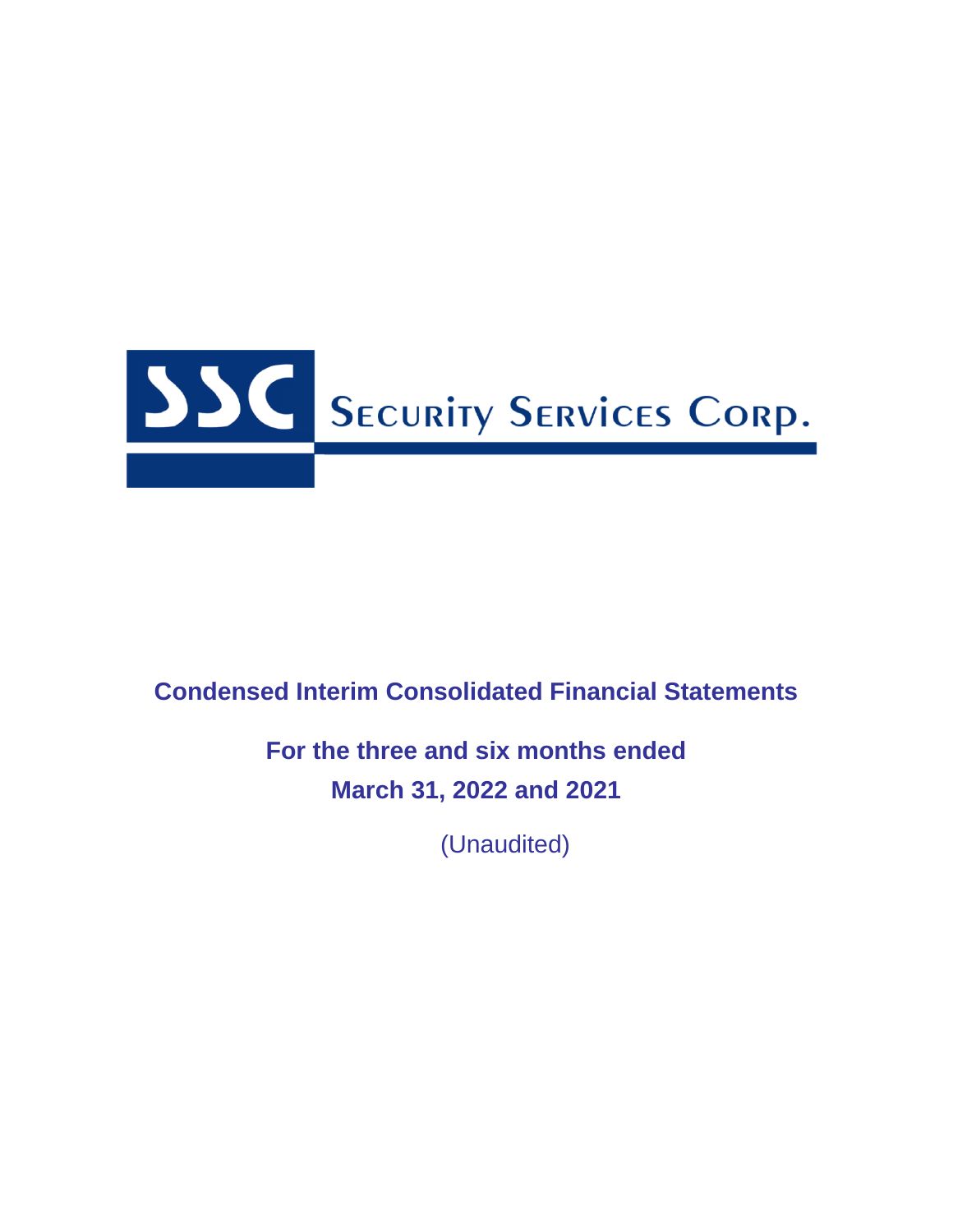# **UNAUDITED CONDENSED INTERIM CONSOLIDATED FINANCIAL STATEMENTS**

In accordance with National Instrument 51-102 released by the Canadian Securities Administrators, SSC Security Services Corp. discloses that its auditors have not reviewed the condensed interim consolidated financial statements for the six months ended March 31, 2022 and 2021.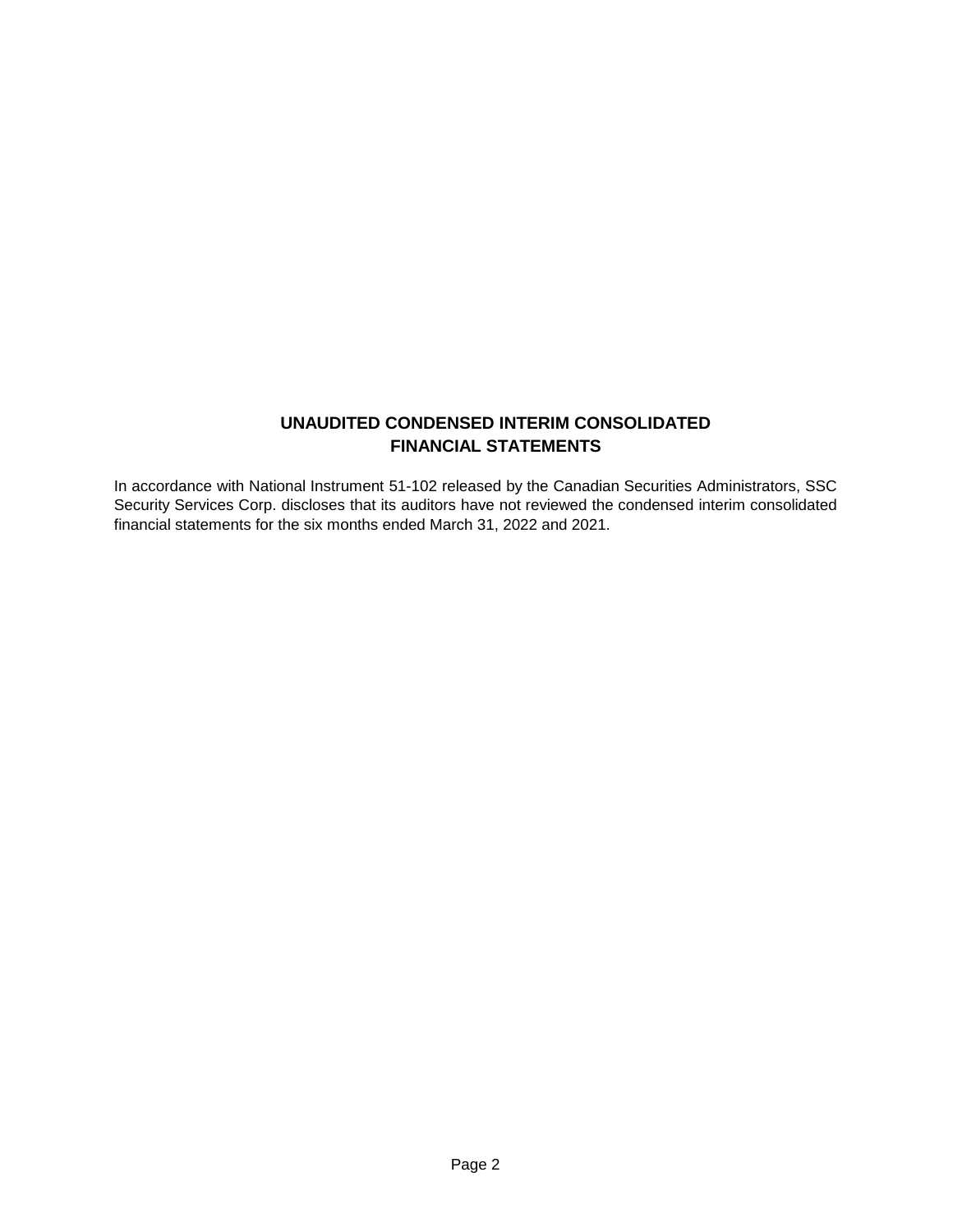# *CONDENSED INTERIM CONSOLIDATED STATEMENTS OF FINANCIAL POSITION*

*(Unaudited)*

|                                                 | Note           | As at March 31, 2022 | As at September 30, 2021 |
|-------------------------------------------------|----------------|----------------------|--------------------------|
| <b>ASSETS</b>                                   |                |                      |                          |
| <b>Current</b>                                  |                |                      |                          |
| Cash                                            |                | \$<br>31,837,636     | \$<br>28,795,760         |
| Accounts receivable                             | 18             | 3,392,600            | 4,822,171                |
| Income tax recoverable                          |                | 44,649               | 39,873                   |
| Legacy contract assets                          | $\overline{7}$ |                      | 27,598                   |
| Other financial assets                          |                | 1,283,290            | 1,487,209                |
| Assets held for sale                            | 6              | 1,299,207            | 3,669,893                |
| Prepaid expenses                                |                | 344,163              | 227,111                  |
| Mortgages and loans receivable                  | 8              | 891,113              | 1,031,225                |
|                                                 |                | \$<br>39,092,658     | \$<br>40,100,840         |
| <b>Non-current</b>                              |                |                      |                          |
| Legacy contract assets                          | $\overline{7}$ | \$<br>10,229,953     | \$<br>10,442,553         |
| Deferred income tax assets                      |                | 2,313,292            | 2,396,752                |
| Property and equipment                          | 9              | 748,254              | 803,133                  |
| Intangible assets                               | 10             | 9,896,512            | 10,257,886               |
| Goodwill                                        | 10             | 9,416,321            | 9,416,321                |
| Mortgages and loans receivable                  | 8              | 6,137,602            | 11,470,181               |
|                                                 |                | \$                   | \$                       |
|                                                 |                | 77,834,592           | 84,887,666               |
| <b>LIABILITIES</b>                              |                |                      |                          |
| <b>Current</b>                                  |                |                      |                          |
| Accounts payable and accrued liabilities        | 11             | \$<br>3,829,907      | \$<br>4,517,634          |
| Obligation under lease                          | 12             | 81,866               | 80,640                   |
| <b>Contract Liabilities</b>                     |                | 49,000               | 22,500                   |
| Long-term debt                                  | 13             |                      | 2,262,674                |
|                                                 |                | \$<br>3,960,773      | \$<br>6,883,448          |
| <b>Non-current</b>                              |                |                      |                          |
| Obligation under lease                          | 12             | \$<br>259,479        | \$<br>295,207            |
| Long-term debt<br>Deferred income tax liability | 13             | 1,199,806            | 276,993<br>1,565,270     |
|                                                 |                |                      |                          |
|                                                 |                | \$<br>1,459,285      | \$<br>2,137,470          |
| <b>EQUITY</b>                                   |                |                      |                          |
| Share capital                                   | 14             | \$<br>80,015,046     | \$<br>81,554,182         |
| Contributed surplus                             |                | 4,165,382            | 4,127,230                |
| Deficit                                         |                | (11, 765, 894)       | (9,814,664)              |
|                                                 |                | \$<br>72,414,534     | \$<br>75,866,748         |
|                                                 |                | \$<br>77,834,592     | \$<br>84,887,666         |

#### **ON BEHALF OF THE BOARD**

"Douglas Emsley", Director

"David H. Laidley", FCPA, FCA, **Director** 

*- The accompanying notes are an integral part of these unaudited condensed interim consolidated financial statements -*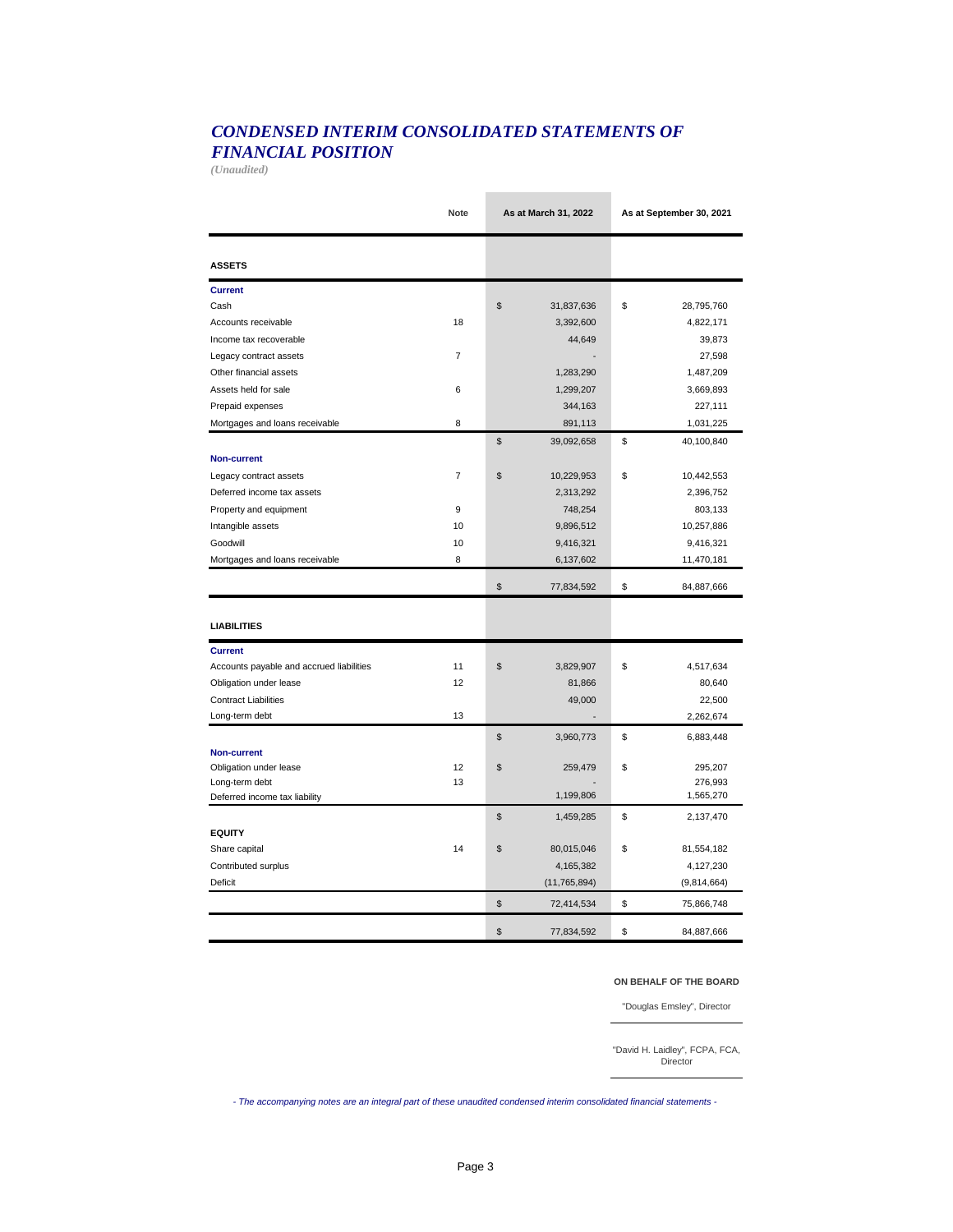# *CONDENSED INTERIM CONSOLIDATED STATEMENTS OF INCOME (LOSS) AND COMPREHENSIVE INCOME (LOSS)*

*(Unaudited)*

|                                                   | Note  |                           | Three months ended<br>March 31, 2022 | Three months ended<br>March 31, 2021 |                | Six months ended<br>March 31, 2022 | Six months ended<br>March 31, 2021 |
|---------------------------------------------------|-------|---------------------------|--------------------------------------|--------------------------------------|----------------|------------------------------------|------------------------------------|
| Revenue                                           | 4     | \$                        | 5,498,620                            | 4,608,916                            | $\mathfrak{S}$ | 11,383,749                         | 8,885,269                          |
| <b>Cost of sales</b>                              |       |                           | 4,497,330                            | 5,173,119                            |                | 9,459,835                          | 9,397,580                          |
| <b>Gross profit</b>                               |       | $\mathfrak{S}$            | 1,001,290                            | (564, 203)                           | $\mathbb{S}$   | 1,923,914                          | (512, 311)                         |
| Corporate administration                          | 16    |                           | 1,842,833                            | 1,469,281                            |                | 3,649,111                          | 1,394,461                          |
| <b>Loss from operations</b>                       |       | $\boldsymbol{\mathsf{s}}$ | (841, 543)                           | (2,033,484)                          | \$             | (1,725,197)                        | (1,906,772)                        |
| <b>Financing</b>                                  |       |                           |                                      |                                      |                |                                    |                                    |
| Interest income                                   |       | $\mathfrak{L}$            | 170,247                              | 538,595                              | \$             | 373,530                            | 1,147,679                          |
| Interest expense                                  | 12,13 |                           | (5,735)                              | (80, 280)                            |                | (16, 816)                          | (165, 858)                         |
|                                                   |       | $\mathfrak{s}$            | 164,512                              | 458,315                              | $\mathbb{S}$   | 356,714                            | 981,821                            |
| Other income                                      |       |                           |                                      |                                      |                |                                    |                                    |
| Gain from legacy business                         | 4     | $\mathfrak{s}$            | 197,391                              | 1.652.921                            | $\mathbb{S}$   | 95,548                             | 1.947.981                          |
| Other income                                      |       |                           | 95,839                               | 106,002                              |                | 228,789                            | 183,144                            |
|                                                   |       | \$                        | 293,230                              | 1,758,923                            | \$             | 324,337                            | 2,131,125                          |
| Net income (loss) before income tax               |       | $\mathfrak{S}$            | (383, 801)                           | 183.754                              | $\mathfrak{S}$ | (1,044,146)                        | 1,206,174                          |
| Income tax expense (recovery)                     | 17    |                           | (99, 243)                            | 66,381                               |                | (282,004)                          | 349,956                            |
| Net income (loss) and comprehensive income (loss) |       | $\boldsymbol{\mathsf{s}}$ | (284, 558)                           | \$<br>117,373                        | $\mathfrak{S}$ | (762, 142)                         | \$<br>856,218                      |
|                                                   |       |                           |                                      |                                      |                |                                    |                                    |
| Basic income (loss) per share                     | 15    | $\boldsymbol{\mathsf{s}}$ | (0.01)                               | \$<br>0.01                           | $\mathfrak s$  | (0.04)                             | \$<br>0.05                         |
| Fully diluted income (loss) per share             | 15    |                           | (0.01)                               | 0.01                                 |                | (0.04)                             | 0.04                               |

*- The accompanying notes are an integral part of these unaudited condensed interim consolidated financial statements -*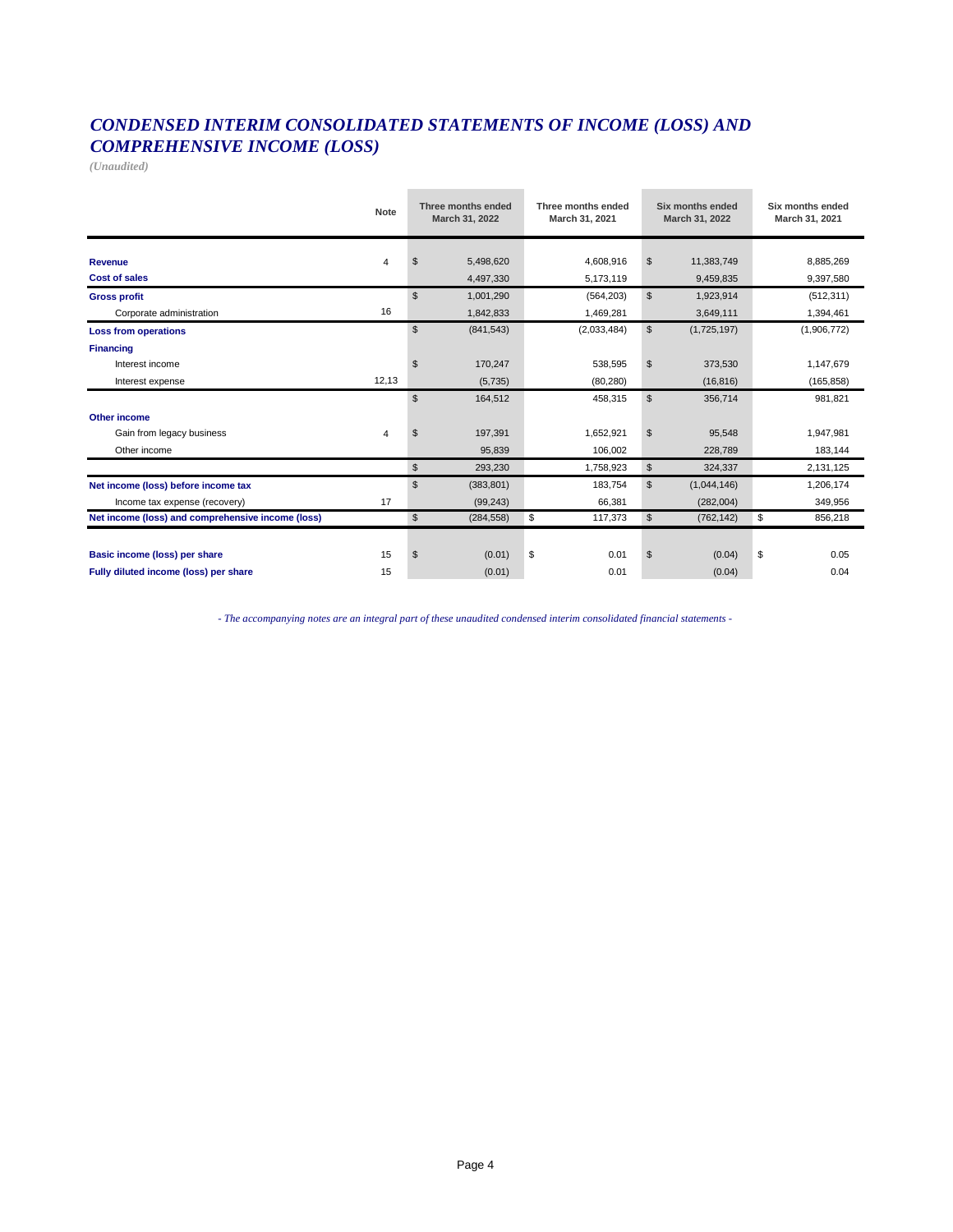# *CONDENSED INTERIM CONSOLIDATED STATEMENTS OF CASH FLOWS*

*(Unaudited)*

| Cash flow from (applied to)                               | <b>Note</b> | Three months ended<br>March 31, 2022 | Three months ended<br>March 31, 2021 | <b>Six months ended</b><br>March 31, 2022 | Six months ended<br>March 31, 2021 |
|-----------------------------------------------------------|-------------|--------------------------------------|--------------------------------------|-------------------------------------------|------------------------------------|
| <b>Operating activities</b>                               |             |                                      |                                      |                                           |                                    |
| Net income (loss) for the year                            |             | \$<br>(284, 558)                     | \$<br>117,373                        | \$<br>(762, 142)                          | \$<br>856,218                      |
| Adjustments                                               |             |                                      |                                      |                                           |                                    |
| Amortization of capital and intangible assets             | 16          | 302,247                              | 162,735                              | 531,710                                   | 239,786                            |
| Deferred share unit expense (recovery)                    | 21          | 78,312                               | 201,707                              | 250,173                                   | (750, 154)                         |
| Income tax expense (recovery)                             | 17          | (99, 243)                            | 66,381                               | (282,004)                                 | 349,956                            |
| Income taxes paid                                         |             | (1, 194)                             | (32, 722)                            | (4,776)                                   | (32, 722)                          |
| Interest revenue                                          |             | (170, 247)                           | (538, 595)                           | (373,530)                                 | (1, 147, 679)                      |
| Interest received                                         |             | 208,893                              | 97,156                               | 484,287                                   | 2,390,642                          |
| Cost of sales - legacy operations                         |             |                                      | 511,779                              | 6,640                                     | 3,028,082                          |
| Share based payments                                      | 16          | 24,286                               | 11,277                               | 44,702                                    | 39,133                             |
| Gain from legacy business                                 |             | (197, 391)                           | (1,652,921)                          | (95, 548)                                 | (1,947,981)                        |
| Other income                                              |             | (44, 231)                            | (57, 017)                            | (131, 059)                                | (67, 585)                          |
| Changes in non-cash working capital items                 | 19          | 365,861                              | 86,923                               | 321,374                                   | (337, 806)                         |
| Cash generated from (applied to) operating activities     |             | \$<br>182,735                        | \$<br>(1,025,924)                    | $\mathbb{S}$<br>(10, 173)                 | \$<br>2,619,890                    |
| <b>Investing activities</b>                               |             |                                      |                                      |                                           |                                    |
| Legacy operations                                         |             | 372,748                              | 2,130,072                            | 2,917,241                                 | 1,338,285                          |
| Proceeds from repayment of mortgages and loans receivable |             | 1,348,074                            | 3,460,301                            | 5,554,622                                 | 4,607,146                          |
| Purchase of property and equipment                        | 9           | (7,016)                              | (4, 431)                             | (115, 457)                                | (4, 432)                           |
| Acquisition of subsidiary, net of cash acquired           | $\,$ 5 $\,$ |                                      | (11, 241, 187)                       |                                           | (11, 241, 187)                     |
| Cash received from (applied to) investing activities      |             | $\mathbb{S}$<br>1,713,806            | \$<br>(5,655,245)                    | \$<br>8,356,406                           | \$<br>(5,300,188)                  |
| <b>Financing activities</b>                               |             |                                      |                                      |                                           |                                    |
| Dividends paid                                            |             | (595, 648)                           | (535, 285)                           | (1,204,297)                               | (1,057,288)                        |
| Interest expense                                          |             | 5,735                                | 80,280                               | 16,816                                    | 165,858                            |
| Interest paid                                             |             |                                      |                                      | (38,073)                                  | (168, 375)                         |
| Net repayments on long-term debt                          | 13          | (474, 667)                           | (1,710,000)                          | (2,539,667)                               | (1,723,417)                        |
| Purchase of common shares                                 | 14          | (212, 196)                           | (247, 744)                           | (1,736,989)                               | (1,398,536)                        |
| Proceeds from shares issued                               | 14          |                                      | 43,789                               | 197,853                                   | 43,789                             |
| <b>Cash applied to financing activities</b>               |             | \$<br>(1,276,776)                    | \$<br>(2,368,960)                    | \$<br>(5,304,357)                         | \$<br>(4, 137, 969)                |
| Increase (decrease) in cash                               |             | 619,765                              | (9,050,129)                          | 3,041,876                                 | (6,818,267)                        |
| Cash - beginning of the period                            |             | 31,217,871                           | 29,466,014                           | 28,795,760                                | 27,234,152                         |
| Cash - end of the period                                  |             | $\mathbb{S}$<br>31,837,636           | \$<br>20,415,885                     | $\mathbb{S}$<br>31,837,636                | \$<br>20,415,885                   |

*- The accompanying notes are an integral part of these unaudited condensed interim consolidated financial statements -*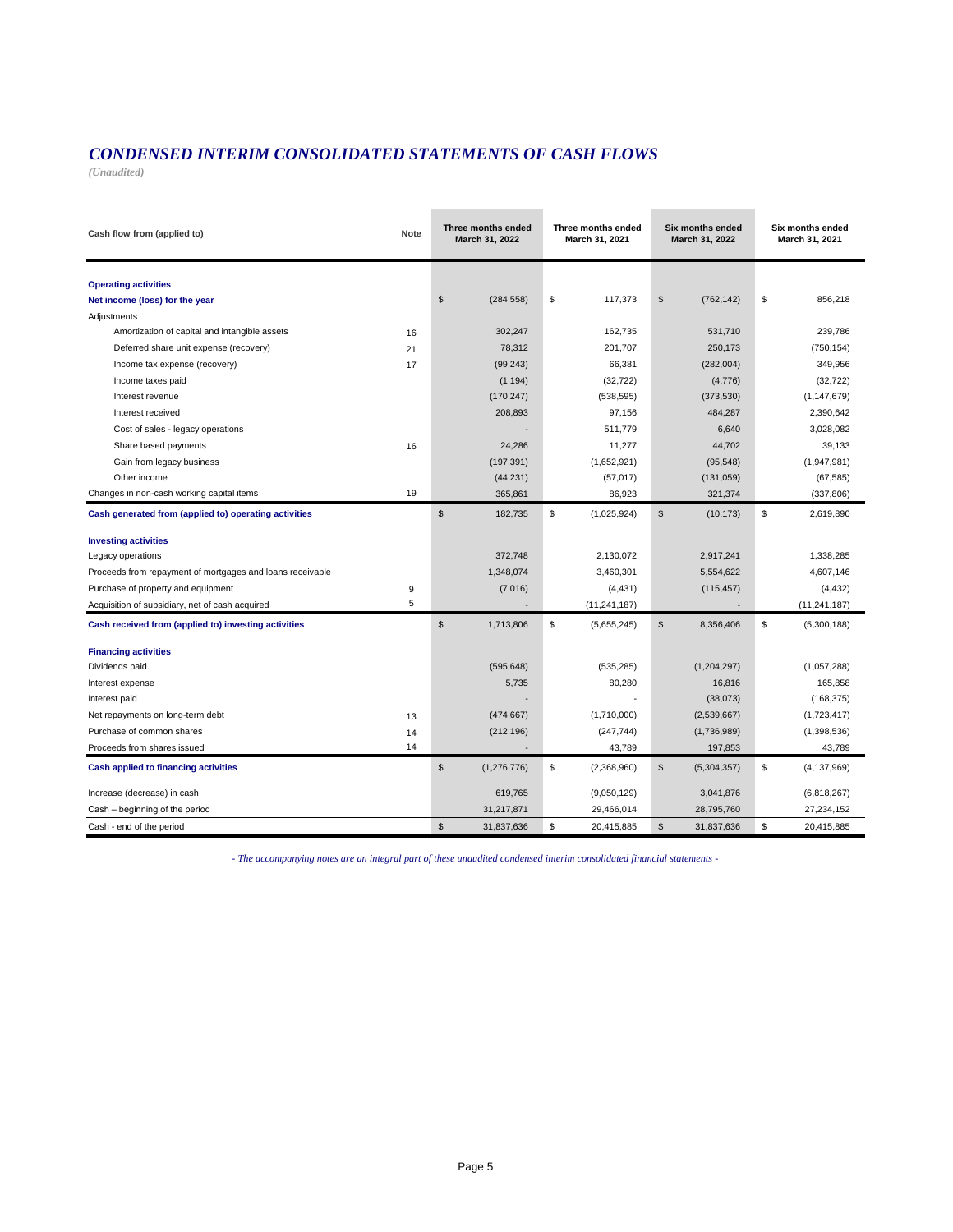# *CONDENSED INTERIM CONSOLIDATED STATEMENTS OF CHANGES IN EQUITY*

*(Unaudited)*

|                                           |             |                         | <b>Share Capital</b> |             |         | <b>Contributed Surplus</b> |    | <b>Deficit</b> |                | <b>Total</b>  |
|-------------------------------------------|-------------|-------------------------|----------------------|-------------|---------|----------------------------|----|----------------|----------------|---------------|
|                                           | <b>Note</b> | <b>Number</b><br>Amount |                      |             |         | <b>Share Options</b>       |    |                |                |               |
| At September 30, 2020                     | 14          | 17,842,822              | \$                   | 75,799,235  | \$      | 4,049,015                  | \$ | (8,820,300)    | \$             | 71,027,950    |
|                                           |             |                         |                      |             |         |                            |    |                |                |               |
| NCIB shares purchased for<br>cancellation |             | (534, 136)              | \$                   | (1,398,535) | \$      |                            | \$ |                | \$             | (1,398,535)   |
| Options exercised                         |             | 18,289                  |                      | 57,597      |         | (13,809)                   |    |                |                | 43,788        |
| Share based payment - options             |             |                         |                      |             |         | 39,133                     |    |                |                | 39,133        |
| <b>Dividends</b>                          |             |                         |                      |             |         |                            |    | (1,665,937)    |                | (1,665,937)   |
| Acquisition of subsidiary                 |             | 2,961,310               |                      | 7,095,885   |         |                            |    |                |                | 7,095,885     |
| Total comprehensive loss                  |             |                         |                      |             | 856,218 |                            |    | 856,218        |                |               |
| At March 31, 2021                         | 14          | 20,288,285              | \$                   | 81,554,182  | \$      | 4,074,339                  | \$ | (9,630,019)    | $\mathfrak{S}$ | 75,998,502    |
|                                           |             |                         |                      |             |         |                            |    |                |                |               |
| Share based payment - options             |             |                         |                      |             |         | 52,891                     |    |                |                | 52,891        |
| <b>Dividends</b>                          |             |                         |                      |             |         |                            |    | (1,217,297)    |                | (1, 217, 297) |
| Total comprehensive income                |             |                         |                      |             |         |                            |    | 1,032,652      |                | 1,032,652     |
| At September 30, 2021                     | 14          | 20,288,285              | \$                   | 81,554,182  | \$      | 4,127,230                  | \$ | (9,814,664)    | \$             | 75,866,748    |
|                                           |             |                         |                      |             |         |                            |    |                |                |               |
| Adjustment due to share<br>consolidation  |             | (13)                    | \$                   |             | \$      |                            | \$ |                | \$             |               |
| NCIB shares purchased for<br>cancellation |             | (586, 700)              |                      | (1,736,989) |         |                            |    |                |                | (1,736,989)   |
| Options exercised                         |             | 79,766                  |                      | 197,853     |         | (6, 550)                   |    |                |                | 191,303       |
| Share based payment - options             |             |                         |                      |             |         | 44,702                     |    |                |                | 44,702        |
| <b>Dividends</b>                          |             |                         |                      |             |         |                            |    | (1, 189, 088)  |                | (1, 189, 088) |
| Total comprehensive income                |             |                         |                      |             |         |                            |    | (762, 142)     |                | (762, 142)    |
| At March 31, 2022                         | 14          | 19,781,338              | \$                   | 80,015,046  | \$      | 4,165,382                  | \$ | (11, 765, 894) | $\mathsf{\$}$  | 72,414,534    |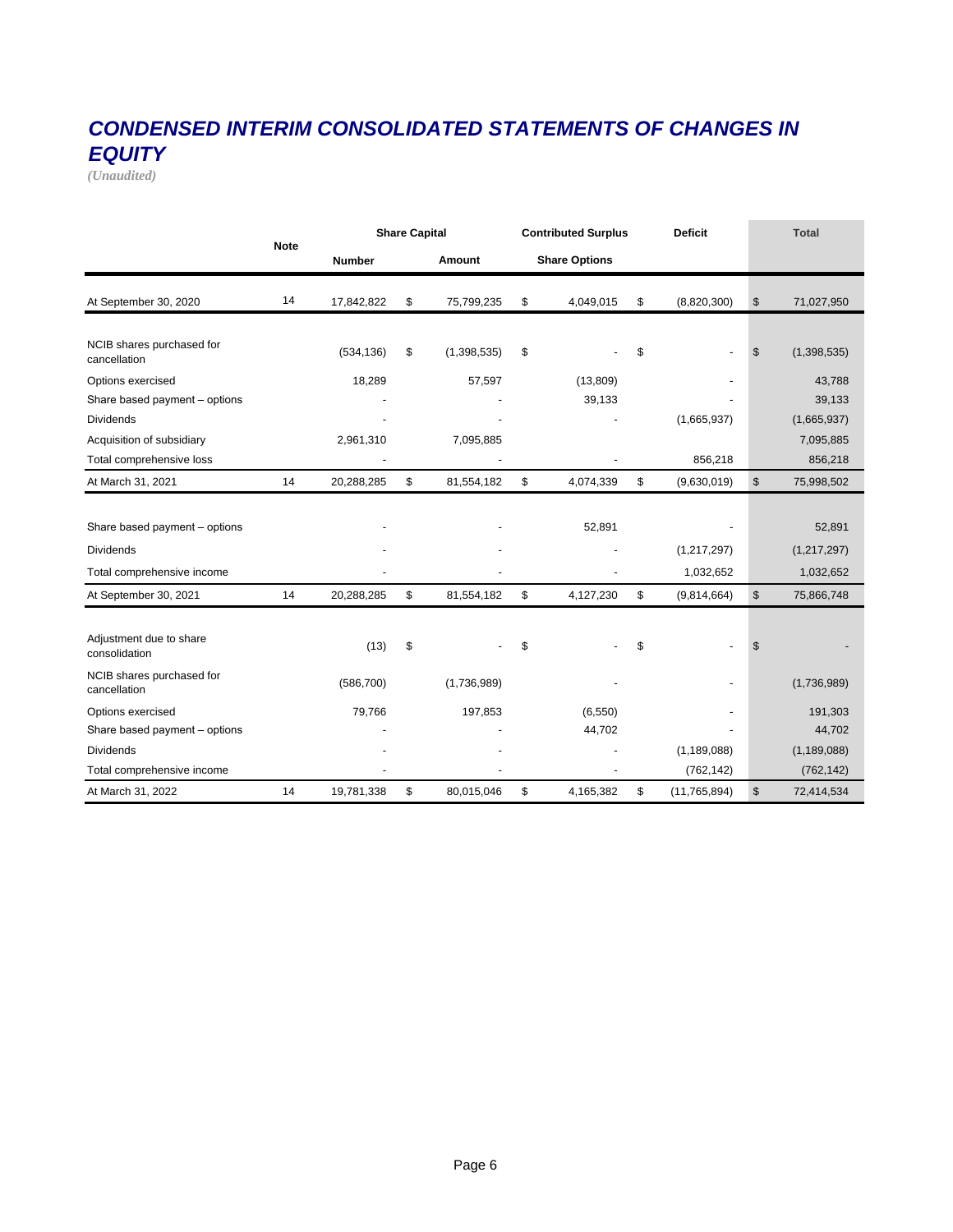## *1. Nature of operations*

The predecessor corporation of SSC Security Services Corp.(the "Company" or "SSC") was incorporated under The Business Corporations Act (Saskatchewan) (the "Act") on October 25, 2011. The existing Company was formed by an amalgamation under the Act on August 8, 2013, and, prior to October 1, 2021, was known as Input Capital Corp., a Canadian Grain Commission licensed and bonded grain dealer. That legacy business is being wound down. The Company's common shares are publicly traded on the TSX Venture Exchange under the symbol "SECU" (OTCQX: SECUF).

On February 1, 2021, the Company began a pivot into the security business by acquiring SRG Security Resource Group Inc. ("SRG"), which provides cyber security and physical security services to commercial, industrial and public sector clients across Canada (see Note 5). Growth of the security business is now the focus of the Company.

The head office of the Company is located at 300 – 1914 Hamilton Street, Regina, Saskatchewan, S4P 3N6. The Company's registered and records office is located at 800 – 1801 Hamilton Street, Regina, Saskatchewan, S4P 4B4.

These condensed interim consolidated financial statements were authorized for issue by the Board of Directors on May 16, 2022.

### *2. Basis of presentation*

## A. STATEMENT OF COMPLIANCE

These condensed financial statements, including comparatives, have been prepared in accordance with International Accounting Standard 34, Interim Financial Reporting ("IAS 34") using accounting policies consistent with International Financial Reporting Standards ("IFRS") as issued by the International Accounting Standards Board ("IASB") and interpretations of the International Financial Reporting Committee ("IFRIC"). They do not include all the information required for a complete set of IFRS financial statements. However, selected explanatory notes are included to explain events and transactions that are significant to an understanding of the changes in the Company's financial position and performance since the last audited annual financial statements as at and for the period ended September 30, 2021.

#### **BASIS OF MEASUREMENT**

These condensed interim consolidated financial statements have been prepared on a historical cost basis except for the following material items in the condensed interim consolidated statement of financial position:

- Financial instruments that are accounted for according to the financial instrument categories defined in Note 18.
- Share purchase options and deferred share units that are accounted for according to the share-based payments criteria.
- Assets held for sale are held at the lower of carrying value and fair value.

## C. BASIS OF CONSOLIDATION

The condensed interim consolidated financial statements include the accounts of the Company and its wholly owned subsidiary, SRG. Control is achieved when the Company has the power to govern the financial and operating policies of an entity so as to obtain benefits from its activities, is exposed to, or has rights to, variable returns from its involvement with the entity and has the ability to affect those returns through its power over the entity. Subsidiaries are fully consolidated from the date on which control is transferred to the Company until the date on which control ceases. All intercompany transactions and balances have been eliminated. All companies have a reporting date of September 30th.

#### D. FUNCTIONAL AND PRESENTATIONAL CURRENCY

The condensed interim consolidated financial statements are presented in Canadian dollars, the functional currency of the Company and its subsidiary, and all values are rounded to the nearest dollar with the exception of share and per share value.

#### E. USE OF ESTIMATES AND JUDGMENTS

The preparation of condensed interim consolidated financial statements in conformity with IFRS requires management to make judgments, estimates and assumptions that affect the application of accounting policies and reported amounts of assets, liabilities, income and expenses. Actual results may differ materially from those estimates.

Estimates and underlying assumptions are reviewed on an ongoing basis. Revisions to accounting estimates are recognized in the period in which the estimates are revised and in any future period affected.

Significant areas requiring the use of management estimates are further described in the following summary of significant accounting policies and notes:

- Fair value of financial instruments;
- Expected credit losses on financial assets;
- - Estimates of future taxable income; and Impairment of non-financial assets.

Areas of judgement in applying accounting policies that have the most significant effect on the amount recognized in the condensed interim consolidated financial statements include:

- Classification and measurement of financial instruments including the business model applied;
- Assessing staging of mortgages for purposes of estimating expected credit losses;
- Recognition of deferred tax assets;
- Identification of the fair values of assets and liabilities acquired in a business combination; and
- Assessing recoverable amounts of all significant financial and non-financial assets.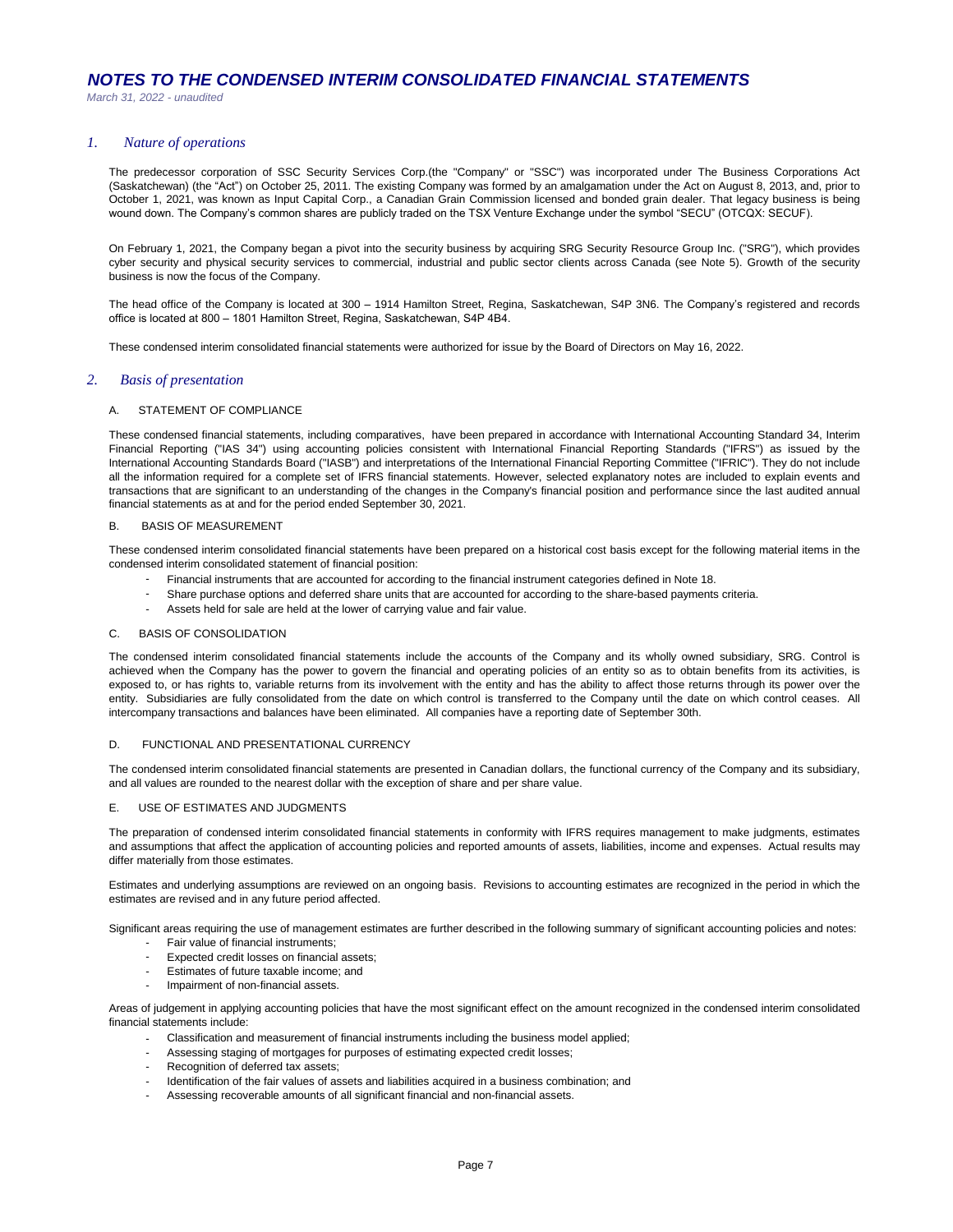*March 31, 2022 - unaudited*

#### F. MEASUREMENT OF FAIR VALUES

A number of the Company's accounting policies and disclosures require the measurement of fair values, for both financial and non-financial assets and liabilities.

Fair value is the amount of consideration that would be agreed upon in an arm's length transaction between knowledgeable, willing parties who are under no compulsion to act. The fair value hierarchy establishes three levels to classify the inputs of valuation techniques used to measure fair value. The three levels of the fair value hierarchy are described below:

- Level 1 Fair values are determined using inputs that are quoted prices (unadjusted) in active markets that are accessible at the measurement date for identical, unrestricted assets or liabilities.
- Level 2 – Fair values are determined using inputs, other than quoted prices in level 1, that are quoted prices in markets that are not active, quoted prices for similar assets or liabilities in active markets, or inputs that are observable, either directly or indirectly, for substantially the full term of the asset or liabilities. In determining the inputs for calculating fair values, the Company looks for readily observable market inputs, primarily interest rates and forward prices based on the nature of SSC's derivative instruments.
- Level 3 – Fair values are determined based on inputs for the asset or liability that are not based on observable market data. Asset under collection values are calculated using internal discounted cash flow models that rely on forward pricing provided by independent sources and long term basis assumptions. Assets that are impaired or in the process of security realization are dependent upon fair value assessments of underlying security, primarily land.

The Company regularly reviews significant inputs and valuation assumptions. If third party information, such as land valuations, is used to measure fair values, then the Company assesses the evidence obtained from third parties to support the conclusion that these valuations meet the requirements of IFRS, including the level in the fair value hierarchy in which the valuations should be classified.

## *3. Significant accounting policies*

Except as described below, the accounting policies applied by the Company in these condensed interim consolidated financial statements are the same as those applied as at and for the year ended September 30, 2021, and are detailed in note 3 of the Company's audited consolidated financial statements.

#### *Share capital*

When a share consolidation has the effect of changing the number of shares outstanding without a corresponding change in resources, the weightedaverage number of shares outstanding for the period is retrospectively adjusted as if the change had occurred at the beginning of the first period of EPS information presented.

### *4. Segment reporting*

Segment reporting is prepared on the same basis that the Company's Chief Executive Officer, who is the Company's Chief Operating Decision Maker, manages the business, makes operating decisions and assesses performance. As at March 31, 2022, Management has determined that the Company operates in two segments: Security and Legacy Operations. The security segment provides cyber security services, along with physical security services to primarily commercial and public sector clients. Legacy operations relate to the previous canola streaming business. Since May 2019, SSC has not deployed capital into new agriculture streams and is servicing those clients until their contracts with the Company mature.

Segment results include items directly attributable to a segment as well as those that can be allocated on a reasonable basis. The Company accounts for intersegment sales as if they were to external customers.

Segment statements of income (loss) and comprehensive income (loss) for the three months ended March 31, 2022 are included below:

For the three months ended March 31, 2022

|                                     | Security           | Legacy Operations* |      | Total      |
|-------------------------------------|--------------------|--------------------|------|------------|
| Revenue                             | \$<br>5,452,348 \$ | 46,272 \$          |      | 5,498,620  |
| Cost of sales                       | 4,471,294          | 26,036             |      | 4,497,330  |
| <b>Gross profit</b>                 | \$<br>981.054 \$   | 20,236 \$          |      | 1,001,290  |
| Corporate administration            | 898,252            | 944,581            |      | 1,842,833  |
| Income (loss) from operations       | \$<br>82,802 \$    | $(924, 345)$ \$    |      | (841, 543) |
| <b>Financing</b>                    |                    |                    |      |            |
| Interest income                     | \$<br>$256$ \$     | 169,991 \$         |      | 170,247    |
| Interest expense                    | (3,989)            | (1,746)            |      | (5,735)    |
|                                     | \$<br>$(3,733)$ \$ | 168,245 \$         |      | 164,512    |
| Other income                        |                    |                    |      |            |
| Gain from legacy business           | \$                 | \$<br>197,391 \$   |      | 197,391    |
| Other income                        |                    | 95,839             |      | 95,839     |
|                                     | \$                 | 293,230            | - \$ | 293,230    |
| Net income (loss) before income tax | 79,069             | $(462, 870)$ \$    |      | (383, 801) |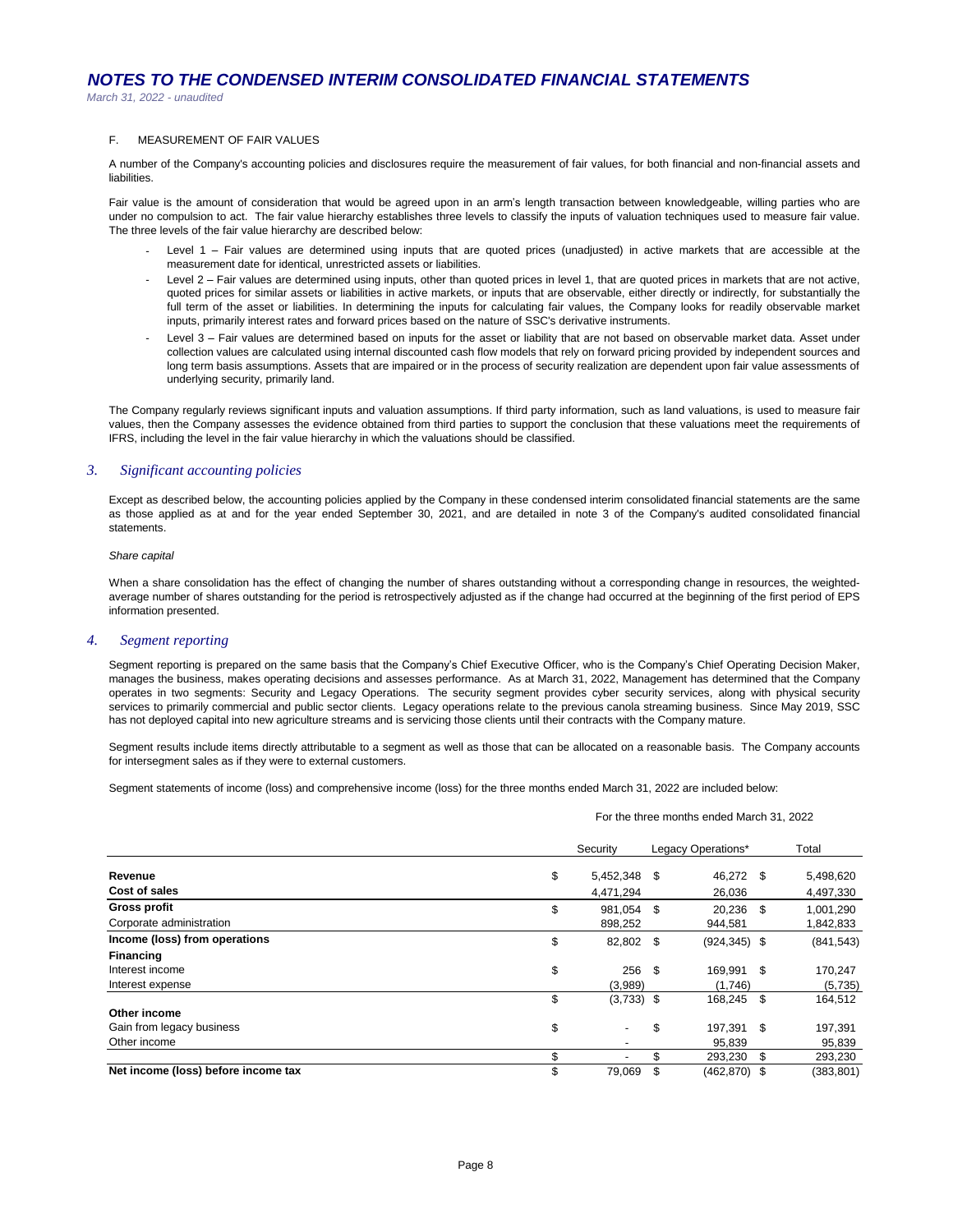*March 31, 2022 - unaudited*

Segment statements of income (loss) and comprehensive income (loss) for the six month comparative period ended March 31, 2022 are included below:

|                                     | Security            |      | Legacy Operations* |     | Total       |
|-------------------------------------|---------------------|------|--------------------|-----|-------------|
| Revenue                             | \$<br>11,219,995 \$ |      | 163.754 \$         |     | 11,383,749  |
| Cost of sales                       | 9.361.000           |      | 98.835             |     | 9,459,835   |
| <b>Gross profit</b>                 | \$<br>1,858,995     | -S   | 64.919 \$          |     | 1,923,914   |
| Corporate administration            | 1,626,991           |      | 2,022,120          |     | 3,649,111   |
| Income (loss) from operations       | \$<br>232.004       | \$   | $(1,957,201)$ \$   |     | (1,725,197) |
| <b>Financing</b>                    |                     |      |                    |     |             |
| Interest income                     | \$<br>275           | - \$ | 373,255 \$         |     | 373,530     |
| Interest expense                    | (7, 929)            |      | (8.887)            |     | (16, 816)   |
|                                     | \$<br>$(7,654)$ \$  |      | 364,368            | -\$ | 356,714     |
| Other income                        |                     |      |                    |     |             |
| Gain from legacy business           | \$                  | \$   | 95.548 \$          |     | 95,548      |
| Other income                        |                     |      | 228.789            |     | 228,789     |
|                                     | \$                  | \$   | 324.337            | \$  | 324,337     |
| Net income (loss) before income tax | \$<br>224,350       | \$   | $(1,268,496)$ \$   |     | (1,044,146) |

For the six months ended March 31, 2022

*\* Legacy Operations includes non-segmented corporate administration expenses.* 

Segment information as at September 30, 2021 and March 31, 2022 are as follows:

|                                                                            |         | Security                 |      | <b>Legacy Operations</b> |             | Non-seamented            | Total                    |
|----------------------------------------------------------------------------|---------|--------------------------|------|--------------------------|-------------|--------------------------|--------------------------|
| <b>Segment assets:</b><br>As at March 31, 2022<br>As at September 30, 2021 | S<br>S  | 25,790,057<br>26.098.034 |      | 20,196,366<br>28.840.264 | - \$        | 31.848.169<br>29.949.368 | 77,834,592<br>84,887,666 |
| Segment liabilities:<br>As at March 31, 2022<br>As at September 30, 2021   | S<br>\$ | 2.897.085<br>3.871.278   | - \$ | 215.897<br>3,023,631     | - \$<br>-\$ | 2.307.076<br>2.126.009   | 5,420,058<br>9,020,918   |

Non-segmented assets includes cash of \$29,454,465 as at March 31, 2022 (\$27,518,558 at September 30, 2021).

The table below provides a disaggregation of the Company's overall revenues for the three and six months ended March 31, 2022 and 2021:

|                            | Three months<br>ended March 31.<br>2022 | Three months<br>ended March 31.<br>2021 | Six months ended<br>March 31, 2022 |     | Six months ended<br>March 31, 2021 |
|----------------------------|-----------------------------------------|-----------------------------------------|------------------------------------|-----|------------------------------------|
| Security services          |                                         |                                         |                                    |     |                                    |
| Physical security services | \$<br>4,057,611 \$                      | 1.684.092 \$                            | 8.522.934                          | \$. | 1,684,092                          |
| Cyber security services    | 1,394,736                               | 808.581                                 | 2,697,061                          |     | 808,581                            |
|                            | \$<br>5,452,347 \$                      | 2.492.673 \$                            | 11.219.995                         | S   | 2.492.673                          |
| Legacy operations          | 46.273                                  | 2.116.243                               | 163.754                            |     | 6,392,596                          |
|                            | 5,498,620 \$                            | 4.608.916 \$                            | 11,383,749                         |     | 8.885.269                          |

The gain from legacy business is made up of the following components:

|                                      | Three months<br>ended March 31.<br>2022 | Three months<br>ended March 31.<br>2021 | Six months ended<br>March 31, 2022 | Six months ended<br>March 31, 2021 |
|--------------------------------------|-----------------------------------------|-----------------------------------------|------------------------------------|------------------------------------|
| Gain on sale of assets held for sale |                                         | 221.118 \$                              | 90.955                             | 375.871                            |
| Net gains on legacy contract assets  | 204.082                                 | 1.400.441                               | 18.123                             | 1,542,114                          |
| Expected credit (loss) recovery      | (6,691)                                 | 31.362                                  | (13,530)                           | 29,996                             |
| Gain from legacy business            | 197,391 \$<br>\$                        | 1,652,921 \$                            | 95.548                             | 1,947,981                          |

The Company does not have revenues from any customers that represents a greater than 10% share of consolidated revenue.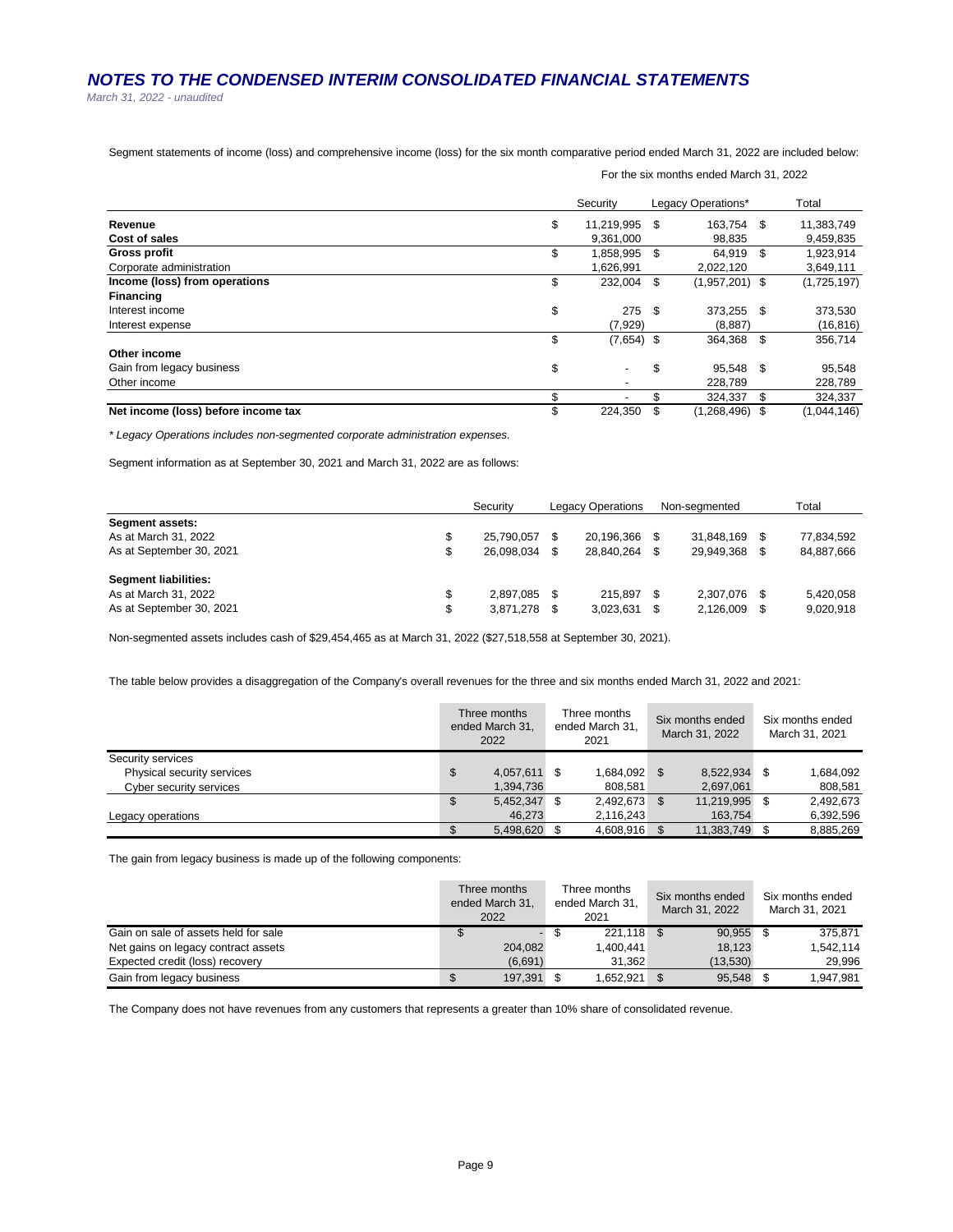## *5. Business Acquisition*

On February 1, 2021, the Company acquired all the outstanding shares of SRG pursuant to a share purchase agreement between the Company and the individual and entity shareholders ("Sellers") of SRG, for an aggregate purchase price of \$19,358,128, \$12,262,243 paid in cash and the issuance of 8,883,930 common shares in the capital of the Company to the Sellers. Such shares had a fair value of \$7,095,885 as at the date of acquisition. There were no finders' fees payable in connection with this transaction. Acquisition costs in the amount of \$287,368 were incurred on this transaction and expensed. This includes professional fees incurred towards financial, tax and legal due diligence.

SRG is a Regina, Saskatchewan-based provider of cyber security and physical protective security services that provides solutions and services to commercial, industrial and public sector clients across Canada.

This transaction qualifies as a business combination and was accounted for in accordance with IFRS 3 Business Combinations using the acquisition method of accounting. To account for the transaction, the Company has performed a business valuation of SRG at the date of acquisition and a purchase price allocation.

The following table summarizes the consideration and closing date fair values of the net identifiable assets acquired pursuant to the SRG acquisition:

|                                          | February 1, 2021 |
|------------------------------------------|------------------|
|                                          |                  |
| Cash and cash equivalents                | \$<br>1,021,056  |
| Accounts receivable                      | 2,139,011        |
| Prepaid expenses                         | 108,637          |
| Inventory                                | 72,352           |
| Right-of-use asset                       | 308,630          |
| Property and equipment                   | 582,366          |
| Tradename (Note 10)                      | 2,310,000        |
| Customer relationships (Note 10)         | 6,900,000        |
| Goodwill (Note 10)                       | 9,416,321        |
| <b>Total assets</b>                      | \$<br>22,858,373 |
|                                          |                  |
| Accounts payable and accrued liabilities | 1,042,589        |
| Lease liability                          | 308,630          |
| Deferred tax liability                   | 2,149,026        |
| <b>Total liabilities</b>                 | 3,500,245        |
| Net assets acquired                      | \$<br>19,358,128 |
| <b>Total consideration</b>               |                  |
| Cash                                     | \$<br>12,262,243 |
|                                          |                  |
| Issuance of common shares                | 7,095,885        |
|                                          | \$<br>19,358,128 |

The valuation techniques used for measuring the fair value of material assets acquired were as follows:

| <b>Assets Acquired</b> | Valuation technique                                                                                                                                                                                                                                  |
|------------------------|------------------------------------------------------------------------------------------------------------------------------------------------------------------------------------------------------------------------------------------------------|
| Customer relationships | Multi-period excess earnings method: The multi-period excess earnings method considers the present<br>value of net cash flows expected to be generated by the customer relationships, by excluding any cash<br>flows related to contributory assets. |
| Tradename              | Relief-from-royalty method: The relief-from-royalty method is based on the premise that the fair value of<br>the tradename is equal to the net present value of the future expected foregone royalties paid due to<br>ownership of the tradename.    |

For the eight month period ended September 30, 2021 following its acquisition, SRG contributed \$11,839,402 to consolidated revenues and \$172,451 of earnings before income taxes.

## *6. Assets held for sale*

Assets held for sale result from the Company taking ownership of land and associated fixtures as a result of enforcing security on contracts or as a result of contract buy backs. These assets are expected to be sold in the near term. A continuity schedule of the assets held for sale is presented below:

| At September 30, 2020                                                          | 5,890,454   |
|--------------------------------------------------------------------------------|-------------|
| Increase as a result of assuming ownership of properties underlying a mortgage | 800.000     |
| Remeasurement of carrying value of assets held for sale                        | (1,224,917) |
| At March 31, 2021                                                              | 5,465,537   |
| Remeasurement of carrying value of assets held for sale                        | 1,656,285   |
| Sale of assets held for sale                                                   | (3,451,929) |
| At September 30, 2021                                                          | 3,669,893   |
| Sale of assets held for sale                                                   | (2,370,686) |
| At March 31, 2022                                                              | 1.299.207   |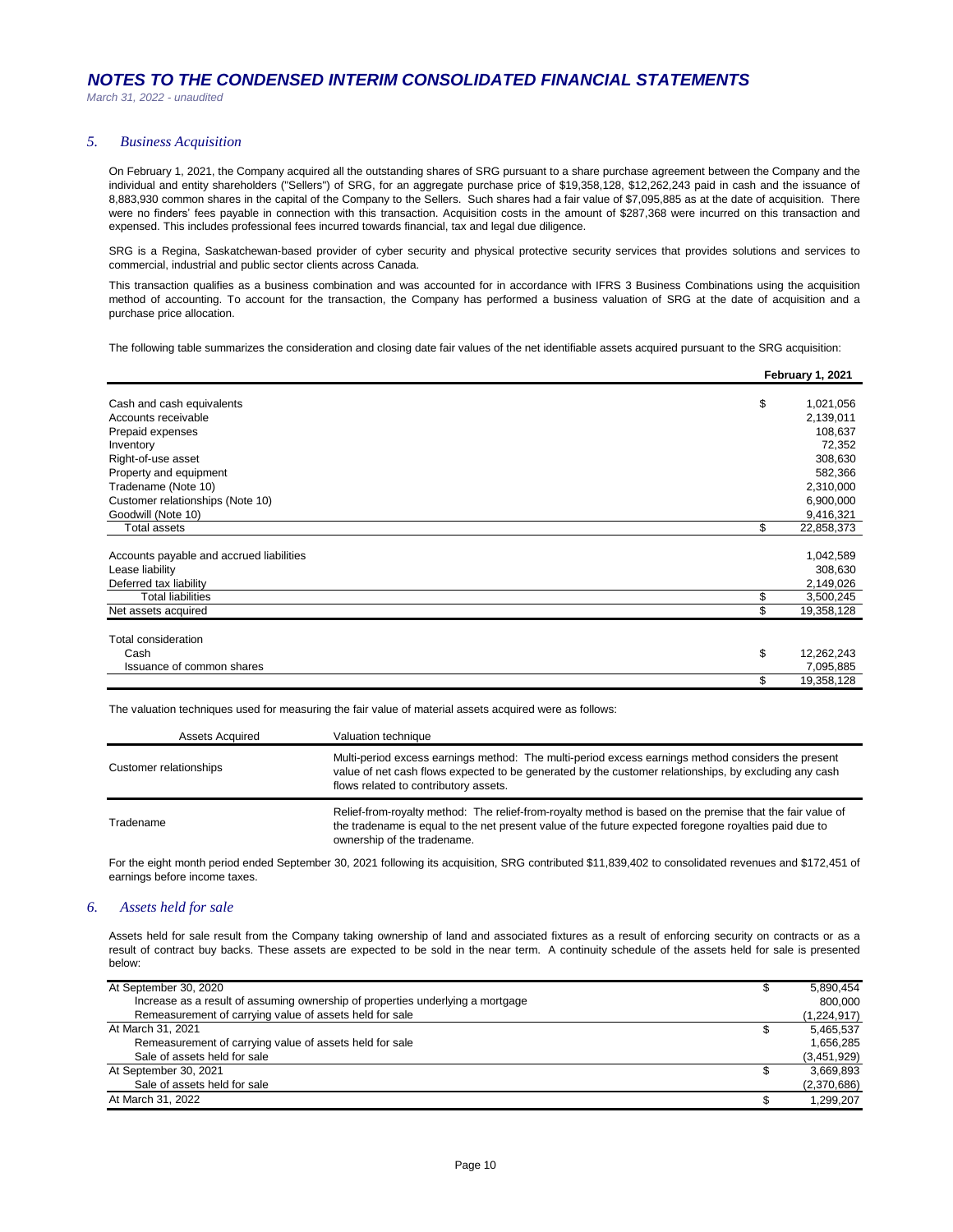*March 31, 2022 - unaudited*

|                                                   | Three months<br>ended March 31,<br>2022 | Three months<br>ended March 31,<br>2021 | Six months ended<br>March 31, 2022 | Six months ended<br>March 31, 2021 |
|---------------------------------------------------|-----------------------------------------|-----------------------------------------|------------------------------------|------------------------------------|
| Assets held for sale                              |                                         |                                         |                                    |                                    |
| Proceeds received on sale of assets held for sale | 6.956 \$                                | 221.118 \$                              | 2,461,641 \$                       | 548.623                            |
| Carrying value of assets held for sale            | 6.956                                   | -                                       | 2.370.686                          | 172.753                            |
| Gain realized on sale of assets                   |                                         | $221,118$ \$                            | 90.955 \$                          | 375.871                            |

## *7. Legacy contract assets*

Legacy contract assets were agreements for which settlements were called for in tonnes of crop, the amount of which was determined based on terms in the crop purchase agreements which were capitalized on a contract by contract basis and were recorded at fair value. All active marketing and capital streaming contracts have now been settled, and the remaining balance relates to legacy contract assets. A continuity schedule of legacy contract assets is presented below:

| At September 30, 2020               | 14,396,180  |
|-------------------------------------|-------------|
| Realization of crop interests       | (3,028,082) |
| Settlement or buy back of contracts | 887,269     |
| Market value adjustment             | 2,316       |
| At March 31, 2021                   | 12,257,683  |
| Realization of crop interests       | (497, 921)  |
| Settlement or buy back of contracts | (1,562,639) |
| Market value adjustment             | 273,028     |
| At September 30, 2021               | 10,470,151  |
| Settlement or buy back of contracts | (244, 482)  |
| Market value adjustment             | 4.284       |
| At March 31, 2022                   | 10,229,953  |

## *8. Mortgages and loans receivable*

Mortgages and loans receivable consist of conventional first mortgages and loans secured by land and equipment.

|                                | March 31, 2022  | September 30, 2021 |            |  |
|--------------------------------|-----------------|--------------------|------------|--|
| Mortgages and loans receivable |                 |                    |            |  |
| Current                        | \$<br>891,113   | - \$               | 1,031,225  |  |
| Non-current                    | 6,137,602       |                    | 11,470,181 |  |
|                                | \$<br>7,028,715 |                    | 12,501,406 |  |

Interest revenue on mortgages and loans receivable for the six months ended March 31, 2022 was \$356,668 (six months ended March 31, 2021 - \$1,138,386).

Details regarding the expected mortgage credit losses are outlined below:

|                                                                                                         |   | Performing<br>$(\text{stage } 1)$ | Significant increase<br>in credit<br>risk (stage 2) |   | <b>Expected credit</b><br>losses on impaired<br>mortgages<br>(stage 3) | Total       |
|---------------------------------------------------------------------------------------------------------|---|-----------------------------------|-----------------------------------------------------|---|------------------------------------------------------------------------|-------------|
| Mortgages and loans receivable - gross carrying value as at<br>September 30, 2021                       | S |                                   | \$<br>12.202.729                                    | S | 855.599 \$                                                             | 13,058,328  |
| Expected credit loss balance on mortgages and loans receivable<br>as at September 30, 2020              |   |                                   | (707)                                               |   | (1,223,416)                                                            | (1,224,123) |
| Re-measurement                                                                                          |   |                                   | 707                                                 |   | (96, 995)                                                              | (96, 288)   |
| <b>Recoveries</b>                                                                                       |   |                                   |                                                     |   | 69.133                                                                 | 69.133      |
| Transfers to assets held for sale                                                                       |   |                                   |                                                     |   | 694,356                                                                | 694,356     |
| Expected credit loss balance on mortgages and loans receivable<br>for the year ended September 30, 2021 |   |                                   |                                                     |   | (556, 922)                                                             | (556, 922)  |
| Mortgages and loans receivable - net carrying value as at<br>September 30, 2021                         |   |                                   | 12,202,729                                          |   | 298.677                                                                | 12,501,406  |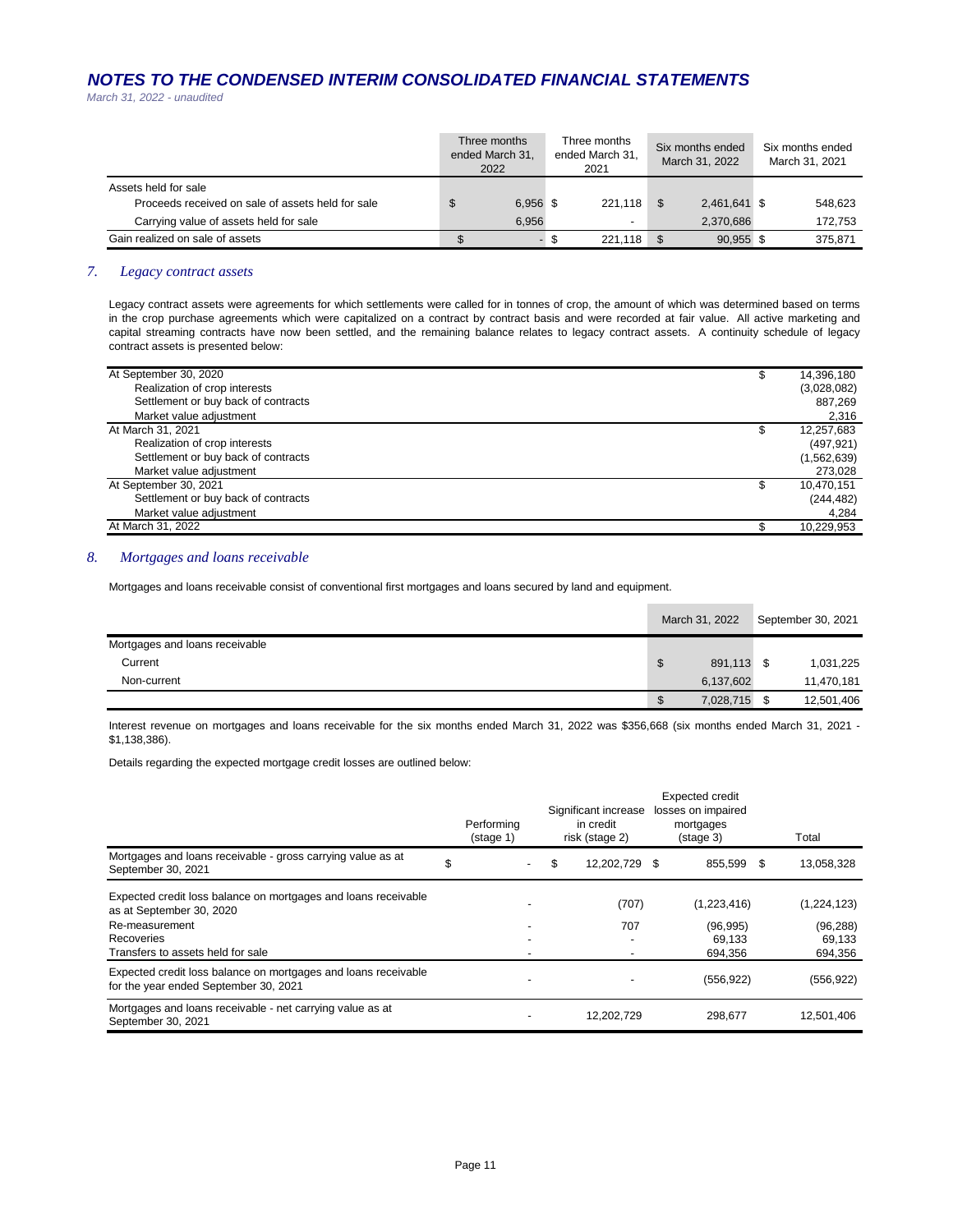*March 31, 2022 - unaudited*

|                                                                                            | Performing<br>$(s \text{tage 1})$ | Significant increase<br>in credit<br>risk (stage 2) | <b>Expected credit</b><br>losses on impaired<br>mortgages<br>$(s \text{tage } 3)$ | Total      |
|--------------------------------------------------------------------------------------------|-----------------------------------|-----------------------------------------------------|-----------------------------------------------------------------------------------|------------|
| Mortgages and loans receivable - gross carrying value as at<br>March 31, 2022              | \$                                | \$<br>6.730.040 \$                                  | 894.165 \$                                                                        | 7,624,205  |
| Expected credit loss balance on mortgages and loans receivable<br>as at September 30, 2021 |                                   |                                                     | (556, 922)                                                                        | (556, 922) |
| Re-measurement                                                                             |                                   |                                                     | (38, 568)                                                                         | (38, 568)  |
| Expected credit loss balance on mortgages and loans receivable<br>as at March 31, 2022     |                                   |                                                     | (595, 490)                                                                        | (595, 490) |
| Mortgages and loans receivable - net carrying value as at March<br>31, 2022                |                                   | 6,730,040                                           | 298.675                                                                           | 7.028.715  |
|                                                                                            |                                   |                                                     |                                                                                   |            |

Mortgages and loans receivable principal and interest past due are as follows:

|                      | to 30 davs | 31 to 60 days | 61 to 90 days | Over 90 days | Total   |
|----------------------|------------|---------------|---------------|--------------|---------|
| As at March 31, 2022 | 2.741      | 5.217         | 32.512        | 554.976      | 595,446 |

## *9. Property and equipment*

The Company's property and equipment are comprised of the following:

|                                     |      |              |  | March 31, 2022 |      |                 |  |
|-------------------------------------|------|--------------|--|----------------|------|-----------------|--|
|                                     | Cost |              |  |                |      | Carrying Amount |  |
| Furniture and fixtures              | \$   | 36,202 \$    |  | 13.417 \$      |      | 22,785          |  |
| Computer hardware                   |      | 45.775       |  | 16.499         |      | 29,276          |  |
| Managed security services equipment |      | 350,811      |  | 167,894        |      | 182,917         |  |
| Vehicles                            |      | 167.986      |  | 73.992         |      | 93,994          |  |
| Leasehold improvements              |      | 119.716      |  | 40.333         |      | 79,383          |  |
| Software                            |      | 220,300      |  | 214.380        |      | 5,920           |  |
| Property and equipment              | S    | 940,790 \$   |  | 526,515        | - \$ | 414,275         |  |
| Right-of-use asset                  |      | 820,630      |  | 486,651        |      | 333,979         |  |
| Total                               |      | 1,761,420 \$ |  | 1.013.166      | \$   | 748,254         |  |

|                                     |      |            |    | September 30, 2021          |                 |         |
|-------------------------------------|------|------------|----|-----------------------------|-----------------|---------|
|                                     | Cost |            |    | Accumulated<br>Amortization | Carrying Amount |         |
| Furniture and fixtures              | \$   | 33.170     | \$ | $4,526$ \$                  |                 | 28,644  |
| Computer hardware                   |      | 29,000     |    | 7.462                       |                 | 21,538  |
| Managed security services equipment |      | 350,811    |    | 117,155                     |                 | 233,656 |
| Vehicles                            |      | 91.277     |    | 36,557                      |                 | 54,720  |
| Leasehold improvements              |      | 109.116    |    | 22.198                      |                 | 86,918  |
| Software                            |      | 218,436    |    | 212.279                     |                 | 6,157   |
| Property and equipment              | \$   | 831,810 \$ |    | 400,177 \$                  |                 | 431,633 |
| Right-of-use asset                  |      | 814.827    |    | 443.327                     |                 | 371,500 |
| Total                               | \$   | 1,646,637  | \$ | 843,504 \$                  |                 | 803,133 |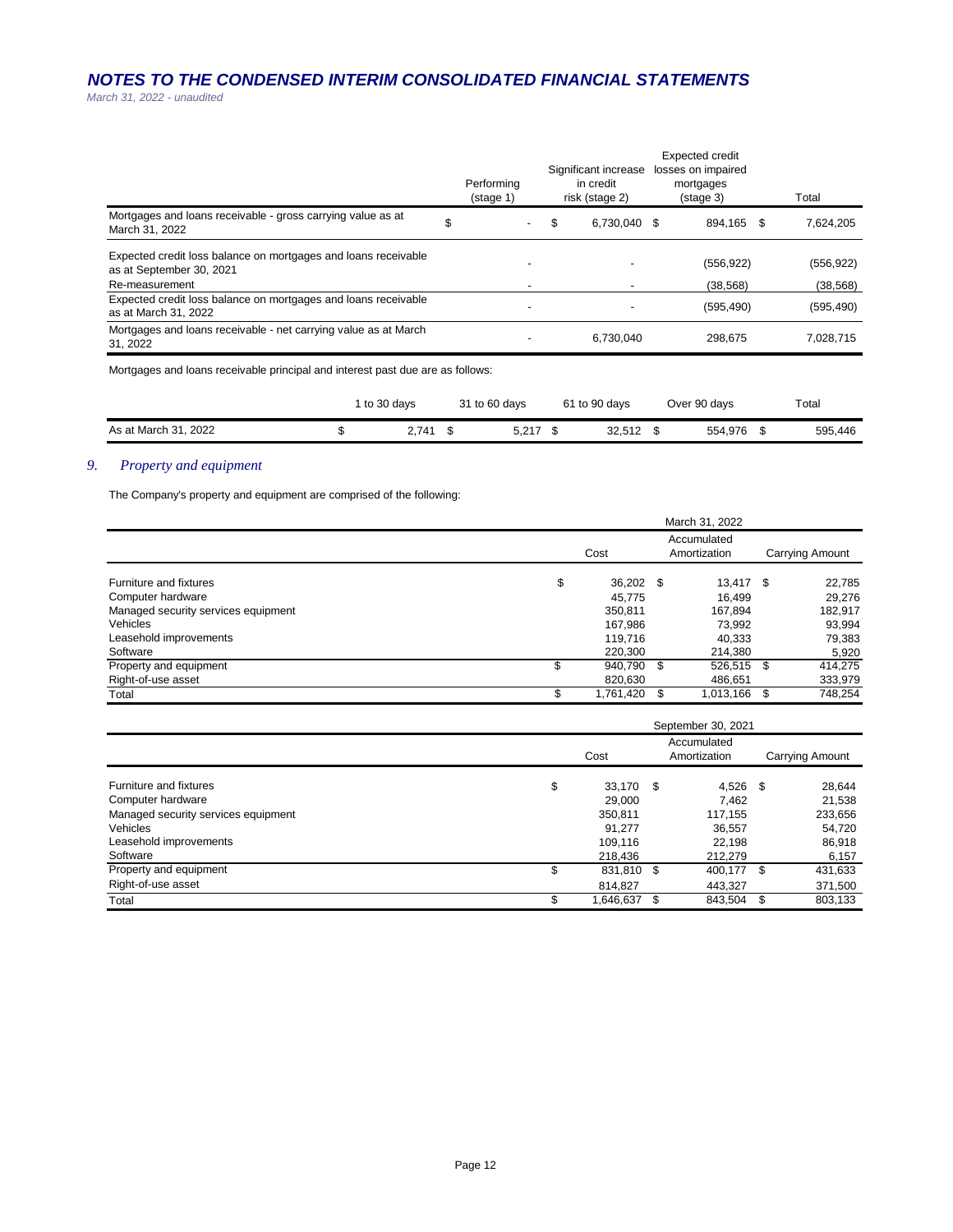*March 31, 2022 - unaudited*

The following table summarizes the changes in the net carrying amounts of property and equipment during the quarter ended March 31, 2022.

|                                     |                     | September 30, 2021 |  |               |              |            | March 31, 2022 |                        |  |
|-------------------------------------|---------------------|--------------------|--|---------------|--------------|------------|----------------|------------------------|--|
|                                     | Net carrying Amount |                    |  | Net additions | Depreciation |            |                | Net carrying<br>amount |  |
| Furniture and fixtures              | \$                  | 28.644 \$          |  | $3,033$ \$    |              | $8.892$ \$ |                | 22,785                 |  |
| Computer hardware                   |                     | 21.538             |  | 16.775        |              | 9.037      |                | 29.276                 |  |
| Managed security services equipment |                     | 233,656            |  |               |              | 50.739     |                | 182.917                |  |
| Vehicles                            |                     | 54.720             |  | 76.870        |              | 37,596     |                | 93,994                 |  |
| Leasehold improvements              |                     | 86.918             |  | 10.600        |              | 18.135     |                | 79,383                 |  |
| Software                            |                     | 6.157              |  | 1.864         |              | 2.101      |                | 5,920                  |  |
| Property and equipment              | \$                  | 431,633 \$         |  | 109.142 \$    |              | 126.500    | \$             | 414.275                |  |
| Right-of-use asset                  |                     | 371,500            |  | 6,315         |              | 43,836     |                | 333,979                |  |
| Total                               | \$                  | 803.133 \$         |  | 115.457       |              | 170.336    | \$.            | 748.254                |  |

Depreciation expense relating to property and equipment included in the consolidated statement of loss and comprehensive loss is \$58,278 and \$126,500 for the three and six-month periods ending March 31, 2022 (\$90,861 and \$167,910 for the three and six-month periods ending March 31, 2021).

The Company currently has one right-of-use asset relating to a lease agreement for corporate office space. At March 31, 2022, the carrying amount of property under lease was \$333,979 (September 30, 2021: \$371,500), with \$21,463 and \$43,836 of depreciation included in the consolidated statement of income (loss) for the three and six-month periods ended March 31, 2022 respectively, (March 31, 2021: \$54,199 and \$126,845 respectively).

## *10. Goodwill and intangible assets*

A. RECONCILIATION OF CARRYING AMOUNT

|                                                | Customer |           |    |               |                 |                  |
|------------------------------------------------|----------|-----------|----|---------------|-----------------|------------------|
|                                                |          | Goodwill  |    | relationships | Tradename       | Total            |
| Cost                                           |          |           |    |               |                 |                  |
| Balance at October 1, 2021                     | \$       | 9,416,321 | \$ | 8,266,442     | \$<br>2,310,000 | \$<br>19,992,763 |
| Acquisitions                                   |          |           |    |               |                 |                  |
| Retirements, disposals, and adjustments        |          |           |    |               |                 |                  |
| Balance at March 31, 2022                      | \$       | 9,416,321 | \$ | 8,266,442     | \$<br>2,310,000 | \$<br>19,992,763 |
| Balance at October 1, 2020                     | \$       |           | \$ |               | \$              | \$               |
| Acquisitions                                   |          |           |    | 1,366,442     |                 | 1,366,442        |
| Acquired through business combination (Note 5) |          | 9,416,321 |    | 6,900,000     | 2,310,000       | 18,626,321       |
| Retirements, disposals, and adjustments        |          |           |    |               |                 |                  |
| Balance at September 30, 2021                  | \$       | 9,416,321 | \$ | 8,266,442     | \$<br>2,310,000 | \$<br>19,992,763 |
| <b>Accumulated amortization</b>                |          |           |    |               |                 |                  |
| Balance at October 1, 2021                     | \$       |           | \$ | 318.556       | \$              | \$<br>318.556    |
| Amortization                                   |          |           |    | 361,374       |                 | 361,374          |
| Retirements, disposals, and adjustments        |          |           |    |               |                 |                  |
| Balance at March 31, 2022                      | \$       |           | \$ | 679,930       | \$              | \$<br>679,930    |
| Balance at October 1, 2020                     | \$       |           | \$ |               | \$              | \$               |
| Amortization                                   |          |           |    | 318,556       |                 | 318,556          |
| Retirements, disposals, and adjustments        |          |           |    |               |                 |                  |
| Balance at September 30, 2021                  | \$       |           | S  | 318,556       | \$              | \$<br>318.556    |
|                                                |          |           |    |               |                 |                  |
| <b>Carrying amounts</b>                        |          |           |    |               |                 |                  |
| At March 31, 2022                              | \$       | 9,416,321 | \$ | 7,586,512     | \$<br>2,310,000 | \$<br>19,312,833 |
| At September 30, 2021                          | \$       | 9,416,321 | \$ | 7,947,886     | \$<br>2,310,000 | \$<br>19,674,207 |

On July 10, 2021, SRG finalized an asset purchase agreement with Impact Security Group Inc. to purchase all Impact security and guard contracts in the Province of Saskatchewan, Canada.

The amortization of customer relationships is included in corporate administration expense on the condensed interim consolidated statements of income (loss) and comprehensive income (loss). The useful lives over which these intangible assets are amortized are stated in Note 3 - Significant Accounting Policies.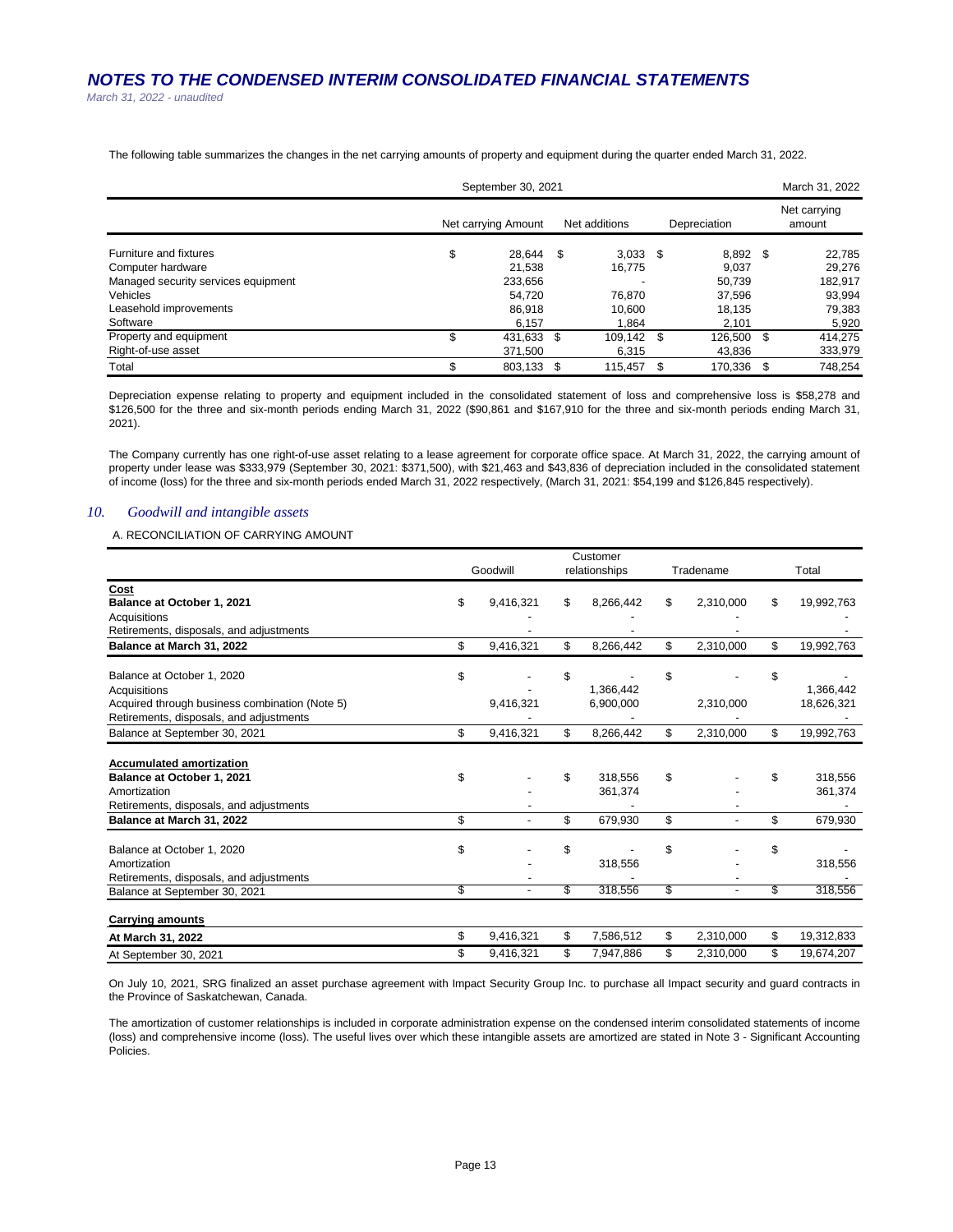*March 31, 2022 - unaudited*

#### B. CHANGE IN ESTIMATE

During the quarter ended March 31, 2022, the Company conducted a review of the useful lives of depreciable intangible assets which resulted in changes in the expected useful life of customer relationships. The review utilized new information that resulted in customer relationships being amortized over an 8 - 10 period (previously 11 - 16 years). The effect of these changes on actual and expected amortization expense, included in 'corporate administration', was as follows:

|                                  | 2022 | 2023                      | 2024                | 2025    | 2026    |
|----------------------------------|------|---------------------------|---------------------|---------|---------|
| Increase in amortization expense |      | $-$<br>334.<br>55<br>1.JJ | EE.<br>۹34<br>7. UU | 334,551 | 334,551 |

## *11. Accounts payable and accrued liabilities*

|                                             | March 31, 2022  |  | September 30, 2021 |
|---------------------------------------------|-----------------|--|--------------------|
| Current liabilities:                        |                 |  |                    |
| Accounts payable                            | \$<br>409.750   |  | 869.663            |
| Payroll tax and other statutory liabilities | 44,959          |  | 237,638            |
| Dividends payable                           | 593.440         |  | 608.649            |
| Deferred share units payable                | 1,461,456       |  | 1,197,032          |
| Other payables                              | 1.320.302       |  | 1,604,652          |
|                                             | \$<br>3,829,907 |  | 4.517.634          |

Account payable and accrued liabilities are unsecured and are usually paid within 30 days of recognition. The carrying amount of accounts payable and accrued liabilities are considered to be the same as their fair values, due to their short-term nature.

## *12. Obligations under lease*

The lease payments are discounted using the interest rate implicit in the lease, or if that cannot be determined, the Company's incremental borrowing rate.

| Balance at September 30, 2021           | 375,847   |
|-----------------------------------------|-----------|
| Additions during the period             | 6.315     |
| Principal payments on lease liabilities | (48, 745) |
| Interest payments on lease liabilities  | 7.924     |
| Balance at March 31, 2022               | 341,341   |
| Current portion                         | 81.866    |
| Long-term portion                       | 259.479   |
| Total balance at March 31, 2022         | 341.345   |

### *13. Long-term debt*

The Company had up to \$10 million in five year term debt available from Concentra Bank. The term debt bears a fixed interest rate of 4.33% and interest was payable semi-annually. The debt was secured by mortgages underlying mortgage streams with SSC clients, and had no principal repayment obligations except when a mortgage was repaid. On February 16, 2022, this term debt was fully repaid. A continuity schedule of the Company's term debt with Concentra is presented below:

| At September 30, 2020 | \$<br>7,747,545 |
|-----------------------|-----------------|
| Repayments            | (13, 417)       |
| At March 31, 2021     | 7,734,128       |
| Repayments            | (5, 194, 461)   |
| At September 30, 2021 | 2,539,667       |
| Repayments            | (2,539,667)     |
| At March 31, 2022     |                 |

Interest expense relating to the long-term debt for the three months ended March 31, 2022 was \$1,746 (three months ended March 31, 2021 - \$76,895) and for the six months ended March 31, 2022 was \$8,887 (six months ended March 31, 2021 - \$161,124). The fair value of the term debt as at March 31, 2022 is \$nil (as at September 30, 2021 - \$2,708,442).

A wholly-owned subsidiary of the Company has up to \$750,000 in a revolving demand credit facility with The Toronto Dominion Bank. No amount has been drawn on this facility as at March 31, 2022.

### *14. Share capital, contributed surplus and retained earnings*

#### A. SHARES AUTHORIZED

The Company's authorized share capital consists of an unlimited number of Class "A" common voting shares ("common shares") without par value.

#### B. SHARES CONSOLIDATION

On October 1, 2021, the Company consolidated its shares on the basis of one post-consolidation common share for three pre-consolidation common shares. Per share and option information has been restated to give effect to this consolidation.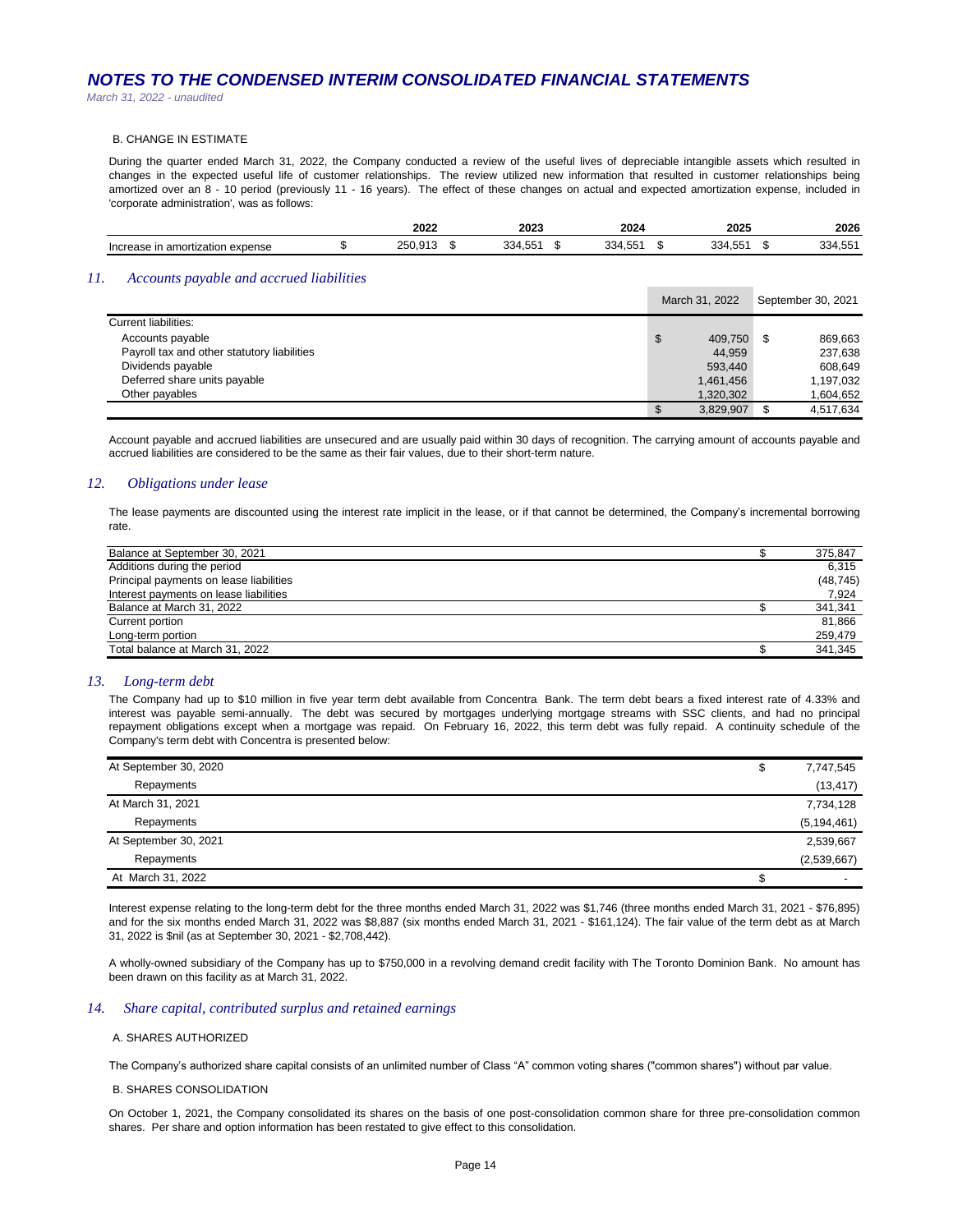## C. SHARES ISSUED AND PURCHASED

|                                                                         | Number of Shares | <b>Share Capital</b> |
|-------------------------------------------------------------------------|------------------|----------------------|
| Common shares - September 30, 2020                                      | 17,842,822 \$    | 75,799,235           |
| Shares purchased for cancellation under the normal course issuer<br>bid | (534, 136)       | (1,398,535)          |
| Options exercised                                                       | 18.289           | 57.597               |
| Acquisition of subsidiary                                               | 2.961.310        | 7,095,885            |
| Common shares - March 31, 2021 and September 30, 2021                   | 20.288.285 \$    | 81,554,182           |
| Adjustment due to share consolidation                                   | (13)             |                      |
| Shares purchased for cancellation under the normal course issuer<br>bid | (586, 700)       | (1,736,989)          |
| Options exercised                                                       | 79.766           | 197,853              |
| Common shares - March 31, 2022                                          | 19,781,338       | 80.015.046           |

The Company has a normal course issuer bid for the repurchase of approximately ten percent of the company's public float in a given year. The normal course issuer bid was renewed on January 4, 2022 and will be active until the earlier of January 3, 2023 and the date by which SSC has acquired the maximum shares which may be purchased.

During the six months ended March 31, 2022, the Company bought back 586,700 shares under its normal course issuer bid at an average price of \$2.96 per share (six months ended March 31, 2021 - 534,136 shares at an average price of \$2.61). During the six months ended March 31, 2022, the Company cancelled 586,700 shares (six months ended March 31, 2021 - 534,136).

### D. SHARE PURCHASE OPTIONS

The Company has an incentive share purchase option plan (the "Option Plan") whereby the Company may grant share options to eligible employees, officers, directors and consultants at an exercise price, expiry date, and vest over a three year period. Each share option converts into one common share of the Company on exercise. Refer to Note 16 for share-based payment compensation.

The following table summarizes stock options vested and outstanding at March 31, 2022:

| Option series                    | Number  | Exercise price<br>Expiry date |                         | Fair value at date of<br>grant |  |
|----------------------------------|---------|-------------------------------|-------------------------|--------------------------------|--|
| (1) granted on December 15, 2016 | 214,300 | December 15,<br>2021          | \$<br>$6.00\quad$ \$    | 6.00                           |  |
| (2) granted on December 15, 2017 | 593,667 | December 15.<br>2022          | \$<br>4.62 \$           | 4.62                           |  |
| (3) granted on December 21, 2018 | 313,833 | December 21,<br>2023          | \$<br>$2.40\quad$       | 2.40                           |  |
| (4) granted on February 18, 2021 | 143,333 | February 18, 2026 \$          | $2.85$ \$               | 2.85                           |  |
| $(5)$ granted on March 1, 2021   | 6.667   | March 1, 2026                 | \$<br>2.82 <sup>5</sup> | 2.82                           |  |

The fair value of the stock options is estimated at the grant date based on the Black-Scholes pricing model using the assumptions below. The assumptions below are for options issued since September 30, 2020 and are based on management's best estimates at the time of issuance.

|                                        | <b>Option Series</b> |              |
|----------------------------------------|----------------------|--------------|
| Inputs into the model                  | Series 4             | Series 5     |
| Grant date share price                 | \$<br>$2.85$ \$      | 2.82         |
| Exercise price                         | \$<br>$2.85$ \$      | 2.82         |
| Average vesting period from grant date | 3.00 years           | $3.00$ years |
| Volatility                             | 60.04%               | 60.04%       |
| Expected life                          | 5.00 years           | 5.00 years   |
| Dividend yield                         | 4.21%                | 4.00%        |
| Risk free interest rate                | 0.59%                | 0.81%        |

Volatility above is calculated based on the daily historical share price volatility over the expected life of the option.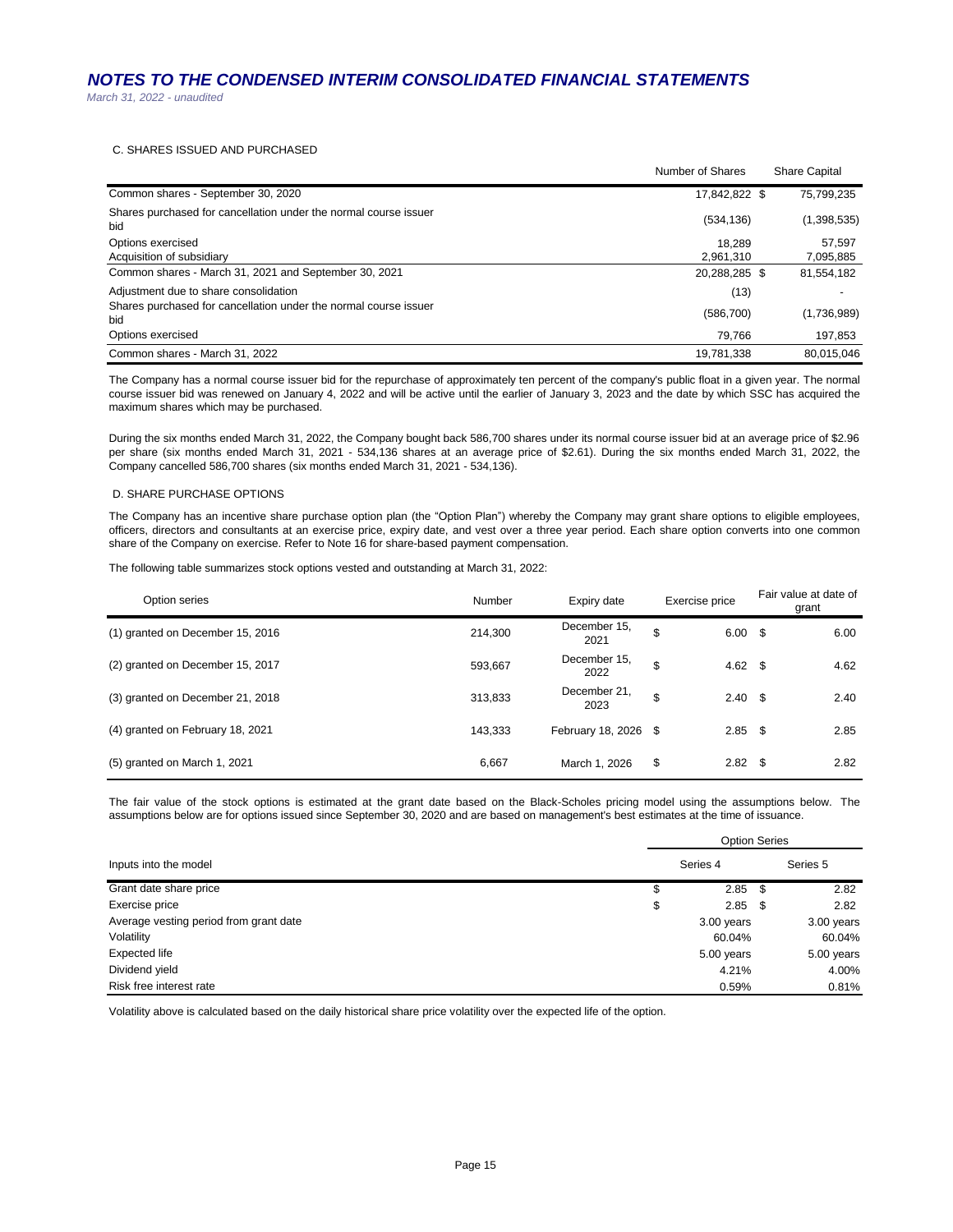*March 31, 2022 - unaudited*

| At March 31, 2022, the following options to purchase common shares were outstanding: |  |
|--------------------------------------------------------------------------------------|--|
|--------------------------------------------------------------------------------------|--|

|                  |                                         | Options outstanding |                          |                          |                          |         |  |  |
|------------------|-----------------------------------------|---------------------|--------------------------|--------------------------|--------------------------|---------|--|--|
| Option series    | Average<br>remaining life<br>(in years) | Vested              | Unvested                 | Exercised                | Expired or cancelled     | Total   |  |  |
| Series 1*        | 0.00                                    | 214,300             | $\overline{\phantom{0}}$ | $\overline{\phantom{a}}$ | 55,634                   | 158,666 |  |  |
| Series 2         | 0.71                                    | 593.667             | $\overline{\phantom{0}}$ | $\overline{\phantom{a}}$ | 142,002                  | 451,665 |  |  |
| Series 3         | 1.72                                    | 313,833             | $\overline{\phantom{0}}$ | 98,055                   | 143.647                  | 72,131  |  |  |
| Series 4         | 3.89                                    | 41,364              | 101,970                  | $\overline{\phantom{0}}$ | $\overline{\phantom{0}}$ | 143,334 |  |  |
| Series 5         | 3.92                                    | 1.857               | 4.810                    | $\overline{\phantom{0}}$ | $\overline{\phantom{a}}$ | 6,667   |  |  |
| Weighted average | 1.23                                    | 1,165,021           | 106.780                  | 98,055                   | 341.283                  | 832,462 |  |  |

\*Any options that are set to expire within a blackout period placed on eligible employees, officers, directors and consultants will have the expiry dates of such options extended beyond the blackout period in accordance with the share option plan.

A continuity schedule of the total number of options is presented below:

| Options outstanding at September 30, 2020 (weighted average exercise price of \$4.95) | 1,139,700  |
|---------------------------------------------------------------------------------------|------------|
| Expired or cancelled                                                                  | (60, 329)  |
| Options outstanding at March 31, 2021 (weighted average exercise price of \$4.59)     | 1,079,371  |
| Issued                                                                                | 150.000    |
| Exercised                                                                             | (18, 289)  |
| Expired or cancelled                                                                  | (236, 115) |
| Options outstanding at September 30, 2021 (weighted average exercise price of \$4.26) | 974,967    |
| Exercised                                                                             | (79, 766)  |
| Expired or cancelled                                                                  | (62, 739)  |
| Options outstanding at March 31, 2022 (weighted average exercise price of \$4.37)     | 832,462    |

## E. DIVIDENDS

The Company declared the following dividends since October 1, 2020 to the shareholders of record on the following dates.

| Record date        |            | Dividend per share Shares outstanding | <b>Total Dividend</b> |
|--------------------|------------|---------------------------------------|-----------------------|
| November 9, 2020   | \$<br>0.03 | 17.842.822 \$                         | 535,284               |
| December 31, 2020  | \$<br>0.03 | 17.400.119 \$                         | 522,003               |
| March 31, 2021     | \$<br>0.03 | 20.288.285 \$                         | 608,649               |
| June 30, 2021      | \$<br>0.03 | 20.288.285 \$                         | 608,649               |
| September 30, 2021 | \$<br>0.03 | 20,288,285 \$                         | 608,649               |
| December 31, 2021  | \$<br>0.03 | 19.854.938 \$                         | 595.648               |
| March 31, 2022     | \$<br>0.03 | 19,781,338 \$                         | 593,440               |

## *15. Basic and diluted weighted average number of common shares*

Diluted weighted average number of common shares is based on the following:

|                                         | Three months<br>ended March 31,<br>2022 | Three months<br>ended March 31,<br>2021 | Six months ended<br>March 31, 2022 | Six months ended<br>March 31, 2021 |
|-----------------------------------------|-----------------------------------------|-----------------------------------------|------------------------------------|------------------------------------|
| Basic weighted average number of shares | 19,806,689                              | 18,363,409                              | 19,998,536                         | 18,074,819                         |
| Dilutive securities:                    |                                         |                                         |                                    |                                    |
| Share options                           | $\overline{\phantom{0}}$                | 1,183,076                               | $\overline{\phantom{0}}$           | 1,161,149                          |

The average market value of the Company's shares for the purpose of calculating the dilutive effect of share options was based on quoted market prices for the year during which the options were outstanding. Due to the net loss in the period ended March 31, 2022, share options were anti-dilutive.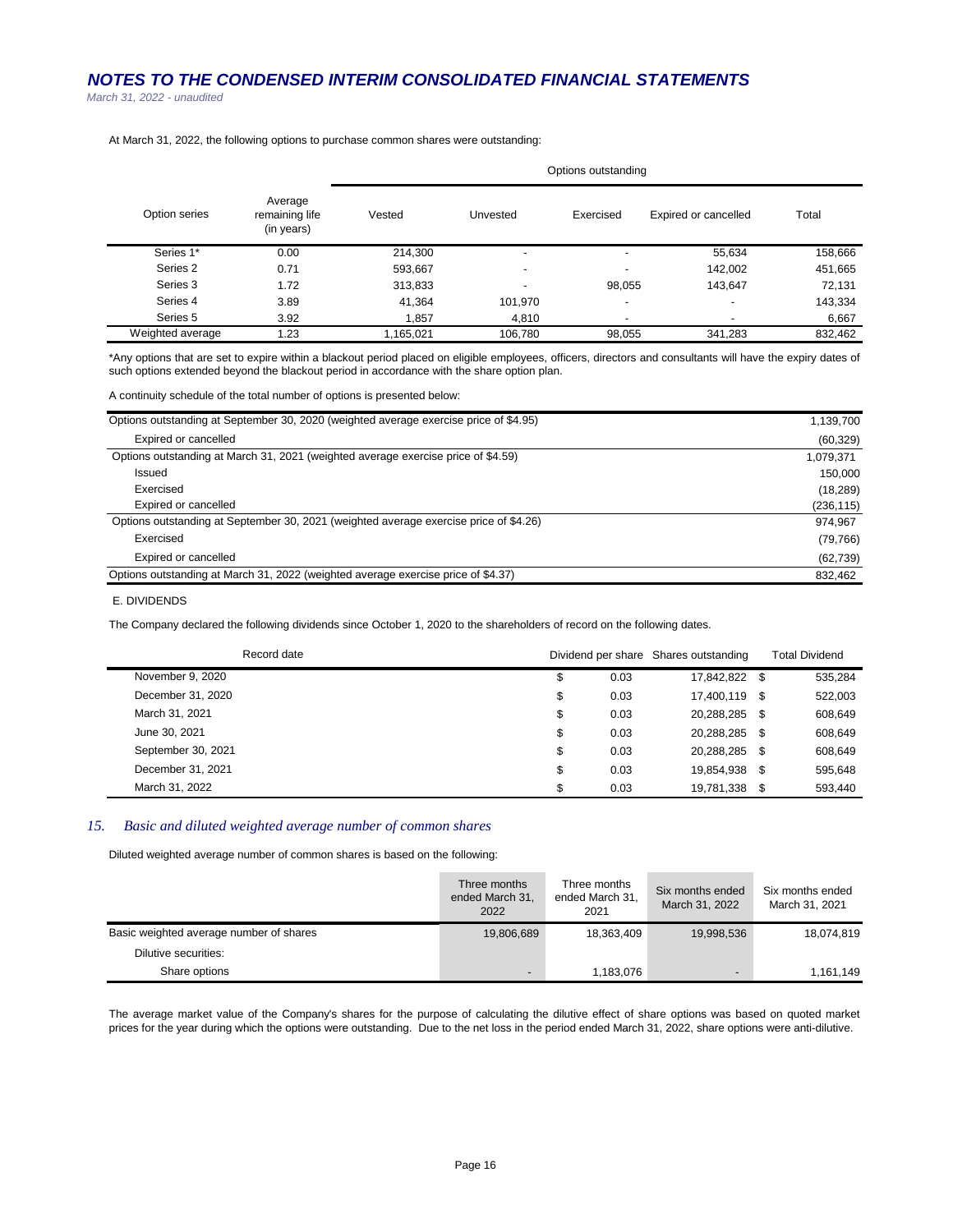*March 31, 2022 - unaudited*

## *16. Corporate administration*

|                                               | Three months<br>ended March 31,<br>2022 | Three months<br>ended March 31,<br>2021 |            | Six months ended<br>March 31, 2022 | Six months ended<br>March 31, 2021 |
|-----------------------------------------------|-----------------------------------------|-----------------------------------------|------------|------------------------------------|------------------------------------|
| Amortization of capital and intangible assets | \$<br>302,247 \$                        |                                         | 162,735 \$ | 531,710 \$                         | 239,786                            |
| Contracted services                           | 168,938                                 | 173.887                                 |            | 338,413                            | 301,056                            |
| Director compensation - DSU's (Note 21)       | 78.312                                  | 201,707                                 |            | 250,173                            | (750, 154)                         |
| Office                                        | 279,577                                 |                                         | 144.130    | 586,557                            | 184.765                            |
| Other administration                          | 129,990                                 |                                         | 74.726     | 282,209                            | 112.475                            |
| Professional fees                             | 150.874                                 | 358,259                                 |            | 294,532                            | 775,051                            |
| Salaries, wages and benefits                  | 708,609                                 | 342.560                                 |            | 1,320,815                          | 492,349                            |
| Share option based compensation               | 24,286                                  |                                         | 11.277     | 44,702                             | 39,133                             |
| Total expense                                 | \$<br>1,842,833 \$                      | 1,469,281                               |            | \$<br>3,649,111                    | \$<br>1,394,461                    |

## *17. Income taxes*

The income tax expense differs from the amounts that would result from applying the federal and provincial income tax rate to the net income (loss) before income taxes. These differences result from the following items:

|                                                        | Three months<br>ended March 31.<br>2022 | Three months<br>ended March 31,<br>2021 | Six months ended<br>March 31, 2022 | Six months ended<br>March 31, 2021 |
|--------------------------------------------------------|-----------------------------------------|-----------------------------------------|------------------------------------|------------------------------------|
| Net income (loss) before income tax                    | \$<br>$(383, 801)$ \$                   | 183,754 \$                              | $(1,044,146)$ \$                   | 1,206,174                          |
| Canadian federal and provincial tax rates              | 27.0%                                   | 27.0%                                   | 27.0%                              | 27.0%                              |
| Income tax expense (recovery) based on the above rates | (103, 626)                              | 49,614                                  | (281, 919)                         | 325,667                            |
| Non-deductible expenses                                | 4.789                                   | 16.767                                  | 12,069                             | 24.289                             |
| Other                                                  | (406)                                   |                                         | (12, 154)                          |                                    |
| Income tax expense (recovery)                          | (99, 243)<br>\$                         | 66,381 \$                               | (282,004)                          | 349.956<br>S                       |

The income tax expense (recovery) consists of the following:

|                               | Three months<br>ended March 31,<br>2022 |                          | Three months<br>ended March 31,<br>2021 |      | Six months ended<br>March 31, 2022 |  | Six months ended<br>March 31, 2021 |  |
|-------------------------------|-----------------------------------------|--------------------------|-----------------------------------------|------|------------------------------------|--|------------------------------------|--|
| Current                       |                                         | $\overline{\phantom{a}}$ | - 35                                    | - 35 | $\overline{\phantom{0}}$           |  |                                    |  |
| Deferred                      | (99, 243)                               |                          | 66,381                                  |      | (282,004)                          |  | 349.956                            |  |
| Income tax expense (recovery) | (99, 243)<br>æ.                         |                          | 66,381 \$                               |      | (282,004)                          |  | 349,956                            |  |

## *18. Financial instruments*

CAPITAL RISK MANAGEMENT - The Company manages its capital to ensure that it will be able to continue as a going concern while maximizing the return to shareholders through the optimization of the capital structure. The Company's capital consists of \$72,414,534 (March 31, 2021 - \$75,998,502) of equity attributable to common shareholders, comprised of issued capital (Note 14), contributed surplus (Note 14), and accumulated deficit.

CREDIT RISK MANAGEMENT - The Company's assets subject to credit risk include cash, accounts receivable in the ordinary course of business, mortgages and loans receivable and legacy contract assets. Management's view is that the carrying amounts of these assets represent the maximum credit exposure.

The carrying amount of these assets is:

|                                         | March 31, 2022   | September 30, 2021 |            |
|-----------------------------------------|------------------|--------------------|------------|
| Cash                                    | \$<br>31,837,636 |                    | 28,795,760 |
| Accounts receivable                     | 3,392,600        |                    | 4,822,171  |
| Legacy contract assets (Note 7)         | 10,229,953       |                    | 10.470.151 |
| Mortgages and loans receivable (Note 8) | 7.028.715        |                    | 12,501,406 |
|                                         | \$<br>52,488,904 |                    | 56,589,488 |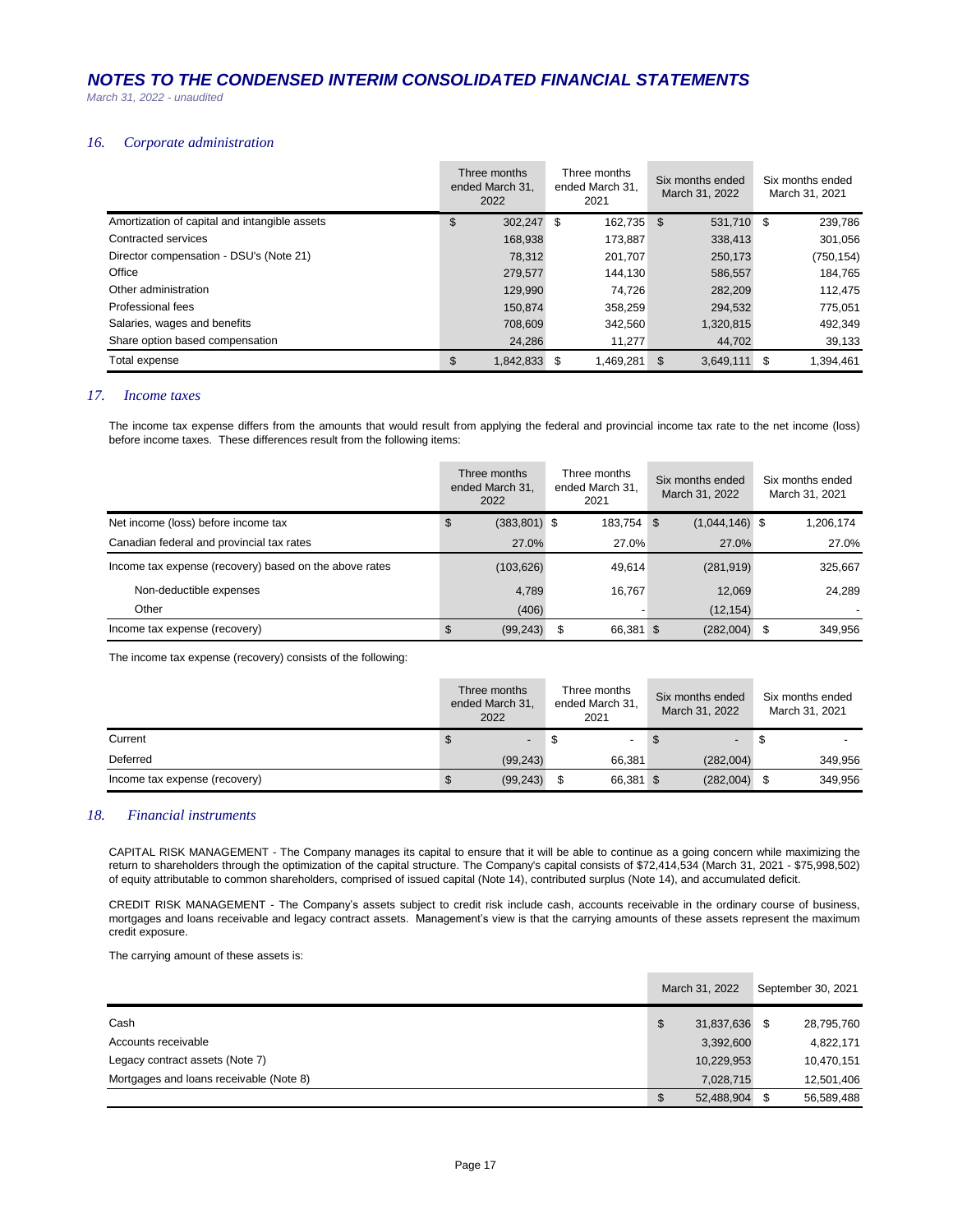*March 31, 2022 - unaudited*

Management has implemented a number of policies and procedures to manage credit risk. These include: continuously monitoring counterparties' creditworthiness, assignments of collateral and security, and assignment of insurance. For the remaining legacy business contracts, management also monitors the industry environment to ensure that policies, activities and prices are appropriate and relevant.

The aging of trade and other receivables and allowance for doubtful accounts are as follows:

|                                                    | March 31, 2022  |      | September 30, 2021 |
|----------------------------------------------------|-----------------|------|--------------------|
| Not past due                                       | \$<br>2,108,716 | - \$ | 3,555,228          |
| Past due 0-90 days                                 | 729,215         |      | 944,167            |
| More than 90 days past due                         | 579,003         |      | 345,216            |
| Total trade and other receivables                  | 3,416,934       |      | 4,844,611          |
| Allowance for doubtful accounts                    | (24, 334)       |      | (22, 440)          |
| Total trade and other receivables net of allowance | \$<br>3,392,600 |      | 4.822.171          |

Included in trade and other receivables are contract assets of \$184,937 (\$255,080 at September 30, 2021) relating to unbilled revenue. These contract assets primarily relate to the Company's rights to consideration for work completed but not billed at the reporting date.

LIQUIDITY RISK - The Company manages liquidity risk through ongoing management and forecasting of cash flows, budgeting, and equity financings. Cash flow forecasting is performed to monitor cash requirements and to manage capital management decisions. Such forecasting takes into account current customers, mortgage amortization schedules, contractual obligations and the Company's expectations. The term and payment dates of the Company's borrowings are generally matched with the timing at which it is expected to receive payments from customers. However, should the timing of payments differ from what is contracted, this does not change the requirement to repay loans from the bank, potentially affecting liquidity. It is due to these timing uncertainties that the Company maintains a high level of cash liquidity on an ongoing basis.

Legacy agreements contain obligations in that the Company agrees to purchases at a specified price at a future date. A summary of the payments due by period is summarized below:

|                      | Payment due by period |          |  |                    |  |             |  |                          |  |  |          |
|----------------------|-----------------------|----------|--|--------------------|--|-------------|--|--------------------------|--|--|----------|
|                      |                       | vear     |  | <sup>2</sup> years |  | 4 - 5 years |  | 5 years                  |  |  | Total    |
| Purchase obligations |                       | ,052,393 |  | 37,459             |  |             |  | $\overline{\phantom{0}}$ |  |  | .089,852 |

Financial liabilities and other contractual obligations at March 31, 2022, and their maturities are summarized below:

|                                          | Payment due by period |                |  |             |    |               |  |           |  |           |
|------------------------------------------|-----------------------|----------------|--|-------------|----|---------------|--|-----------|--|-----------|
|                                          |                       | < 1 vear       |  | l - 3 vears |    | $4 - 5$ vears |  | > 5 years |  | Total     |
| Accounts payable and accrued liabilities |                       | 3.829.907 \$   |  |             | ۰. |               |  |           |  | 3,829,907 |
| Lease obligations                        |                       | 95.552         |  | 138.189     |    | 86.304        |  | 75.516    |  | 395.561   |
|                                          |                       | $3,925,459$ \$ |  | 138,189     | S  | 86,304        |  | 75,516    |  | 4,225,468 |

INTEREST RATE RISK - The company has mortgages and loans receivable that are measured at amortized cost and contain a fixed interest rate. There is no variability in cash flow amounts or timing of cash flows with changes in interest rates, however, there are changes in the fair value of these financial assets.

At each reporting date the fair value of each legacy contract is calculated using internal discounted cash flow models that rely on forward commodity pricing provided by independent sources. Changes in interest rates impact the fair value of these legacy contracts.

OTHER RISKS - The Company is not subject to other significant foreign currency, or other price risks.

The ongoing effect of the COVID-19 pandemic and uncertainty within international markets did not materially impact the Company's financial performance for the six months ended March 31, 2022 but may in the future. The financial impact will be dependent on the spread and duration of the pandemic and on related restrictions and government advisories. Given this uncertainty, the financial impact on the Company, if any, cannot be determined at this time.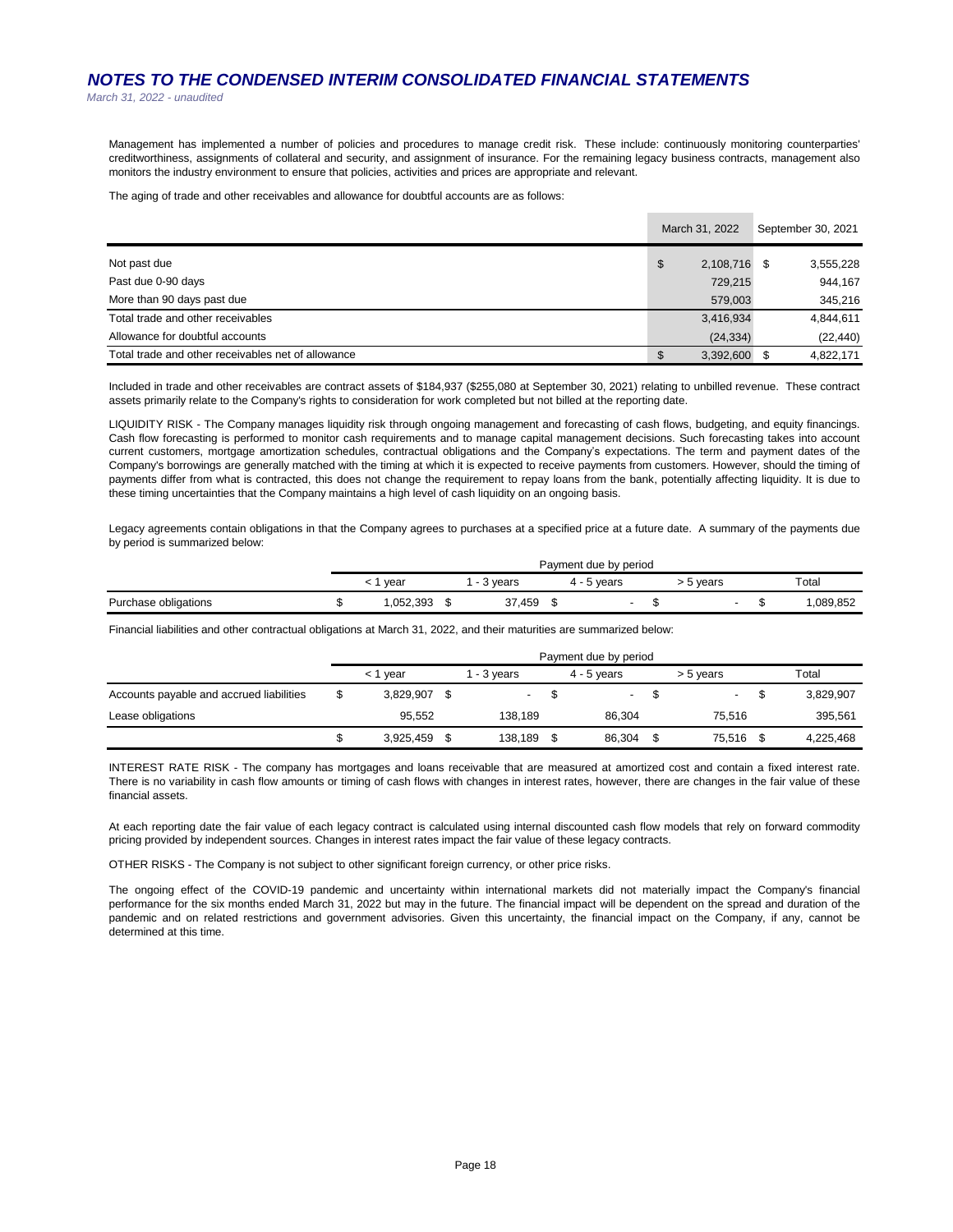*March 31, 2022 - unaudited*

FAIR VALUE - The following sets forth the Company's financial assets and liabilities measured at fair value by level within the fair value hierarchy. As required by IFRS 9, assets and liabilities are classified in their entirety based on the lowest level of input that is significant to the fair value measurement.

|                                          | Classification                    |   | March 31, 2022           | September 30, 2021 |  |  |
|------------------------------------------|-----------------------------------|---|--------------------------|--------------------|--|--|
| Cash                                     | Amortized cost                    |   | 31.837.636               | 28,795,760<br>\$.  |  |  |
| Accounts receivable                      | Amortized cost                    | ∠ | 3,392,600                | 4.822.171          |  |  |
| Other financial assets                   | Fair value through profit or loss | ົ | 1,283,290                | 1.487.209          |  |  |
| Legacy contract assets                   | Fair value through profit or loss | 3 | 10,229,953               | 10.470.151         |  |  |
| Mortgages and loans receivable           | Amortized cost                    |   | 7,028,715                | 12.501.406         |  |  |
| Accounts payable and accrued liabilities | Other financial liabilities       |   | 3.829.907                | 4.517.634          |  |  |
| Long-term debt                           | Other financial liabilities       | ◠ | $\overline{\phantom{0}}$ | 2.708.442          |  |  |

The fair value of short-term financial instruments approximates their carrying amounts due to the relatively short period to maturity. These include cash, accounts receivable, and accounts payable and accrued liabilities.

The following table represents expected credit recoveries (impairments) recognized in the statement of income (loss) and comprehensive income (loss).

|                                 | Three months<br>ended March 31,<br>2022 | Three months<br>ended March 31.<br>2021 | Six months ended<br>March 31, 2022 | Six months ended<br>March 31, 2021 |
|---------------------------------|-----------------------------------------|-----------------------------------------|------------------------------------|------------------------------------|
| Accounts receivable             |                                         | 55.207                                  |                                    | 80,734                             |
| Mortgages and loans receivable  | (6,691)                                 | (23.845)                                | (13.530)                           | (50, 738)                          |
| Expected credit (loss) recovery | (6,691)                                 | 31,362 \$                               | (13,530)                           | 29.996                             |

Certain liabilities and obligations of the Company are secured by property of the Company including an assignment of the rights of the Company under the legacy contracts and any collateral security granted in favour of the Company in connection with each contract.

## *19. Supplemental cash flow information*

|                                          |               | Three months<br>ended March 31,<br>2022 | Three months<br>ended March 31.<br>2021 |              | Six months ended<br>March 31, 2022 |            |   | Six months ended<br>March 31, 2021 |
|------------------------------------------|---------------|-----------------------------------------|-----------------------------------------|--------------|------------------------------------|------------|---|------------------------------------|
| Change in non-cash working capital items |               |                                         |                                         |              |                                    |            |   |                                    |
| Accounts receivable                      | $\sqrt[6]{3}$ | 1,115,275 \$                            |                                         | 1,398,721 \$ |                                    | 1,195,131  | S | 759,335                            |
| Prepaid expenses                         |               | 200,250                                 |                                         | 8.370        |                                    | (117, 052) |   | 12.216                             |
| Accounts payable and accrued liabilities |               | (949, 664)                              |                                         | (1,320,168)  |                                    | (756, 705) |   | (1, 109, 357)                      |
| Net increase (decrease) in cash          | \$            | 365,861                                 | S                                       | 86,923 \$    |                                    | 321,374 \$ |   | (337, 806)                         |

## *20. Key management personnel compensation*

Members of the key management team include the Board of Directors, the President and Chief Executive Officer, the Executive Vice-President and Chief Financial Officer, and the Chief Operating Officer.

|                                                      | Three months<br>ended March 31.<br>2022 | Three months<br>ended March 31.<br>2021 | Six months ended<br>March 31, 2022 | Six months ended<br>March 31, 2021 |
|------------------------------------------------------|-----------------------------------------|-----------------------------------------|------------------------------------|------------------------------------|
| Contractors, employee salaries and benefits          | \$<br>246,773 \$                        | 249.496 \$                              | 442.848                            | 367.174                            |
| Deferred share unit (recovery) expense (see Note 21) | 78.312                                  | 201.707                                 | 250,173                            | (750, 154)                         |
| Share based payments                                 | 24.286                                  | 11.277                                  | 44.701                             | 39,133                             |
| Total key management compensation expense (recovery) | \$<br>349,371 \$                        | 462,480 \$                              | 737,722                            | (343, 847)                         |